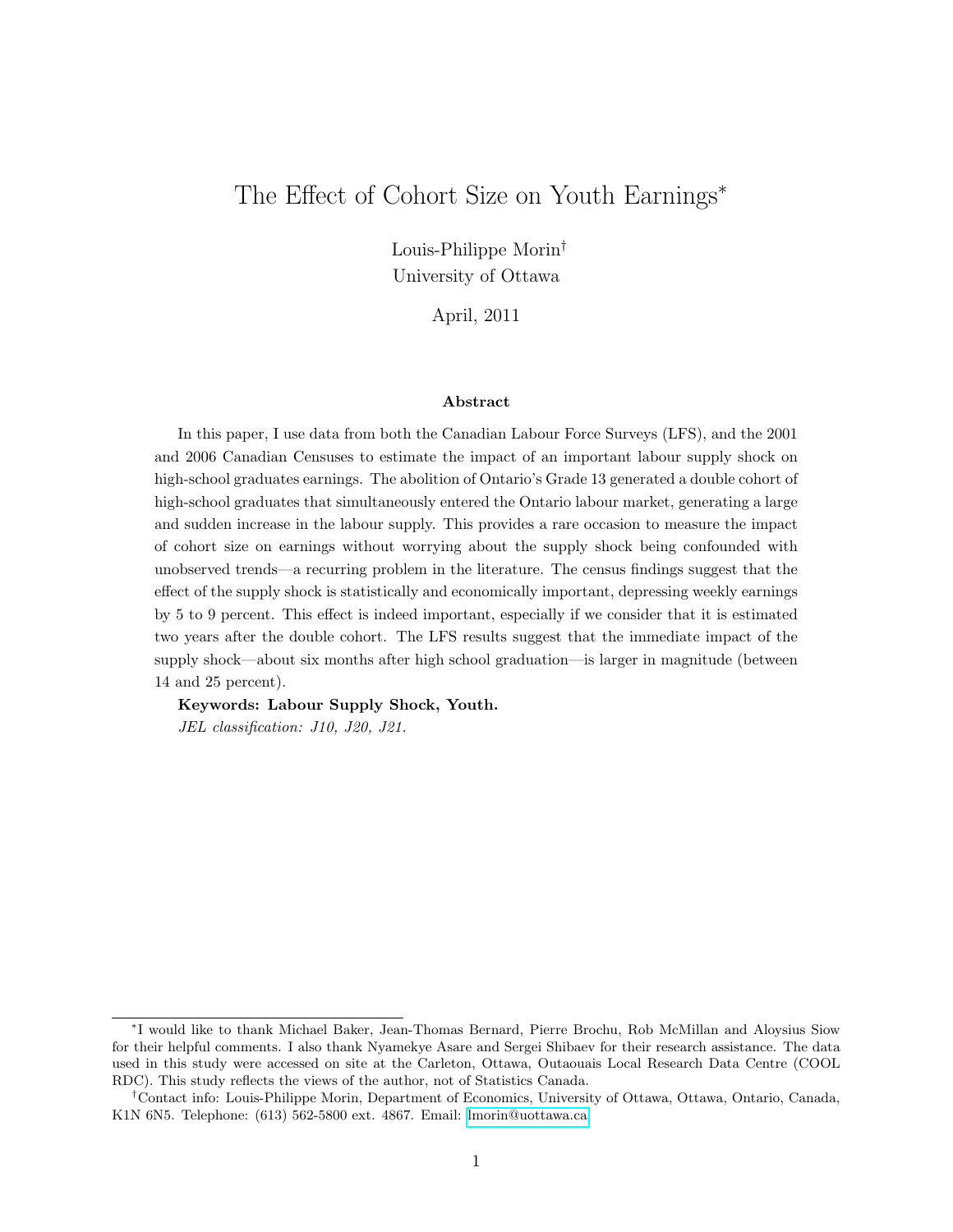### 1 Introduction

Economists have studied the effects of cohort size on youth economic outcomes extensively following the entrance of baby boomers onto the labour market and the associated worsening of the youth labour market situation. Since cohort size does not vary substantially from one year to the next, studies (e.g. Welch (1979); Berger (1985, 1989); Macunovich (1999); and Korenman and Neumark  $(2000)$ ) have focused on long term (typically 8-25 years) variations in cohort size.<sup>[1](#page-1-0)</sup> One problem with this strategy is that it is hard to isolate cohort size effects from other unobserved trends which unrelated to demographics. This could explain why, in the 1980s, the situation of youth in the United States worsened while demographic conditions should have improved it (Blanchflower and Freeman 2000).

The 1997 Ontario secondary school reform allows me to shed light on how well the labour market can absorb a sudden influx of workers. In particular, this reform provides a rare occasion to measure the impact of cohort size on youth earnings without having to worry about the supply shock being confounded with unobserved trends. Following the abolition of Grade 13, two cohorts of high school graduates simultaneously entered the labour market in 2003, creating a large and sudden youth labour supply increase. Compared to 2001, the number of high school graduates increased by more than 30 percent in 2003.

The Ontario supply shock can, in terms of its intensity, be compared to an immigration shock. In his seminal 1990 paper, Card looked at the inflow of Cubans immigrants into Miami following the 1980 'Mariel Boatlift.' This study was followed by three studies looking at the impact of massive immigrant inflows, caused by political crises, into France, Portugal and Israel, respectively. In France and Portugal, those inflows were the result of the loss of colonies, while those into Israel followed the dissolution of the USSR (Hunt (1992); Carrington and de Lima (1996); and Friedberg (2001)). These studies found the supply shock effects to be very small or non-existent. Only Hunt (1992) found a modest effect of the influx of immigrants on native workers.

Although helpful in understanding the effect of immigration inflows on local labour markets, these studies cannot shed light on the potential effects of exogenous increases of local workers. In particular, it is possible that local workers and immigrants are poor substitutes. One advantage of the supply shock studied in this paper is that it is composed of potential workers *almost identical* to what would be referred to in the immigration literature as 'native workers.' This study can

<span id="page-1-0"></span><sup>1</sup>See Korenman and Neumark (2000) for an extensive review of the literature on cohort size and youth labour markets. See also Brunello (2010).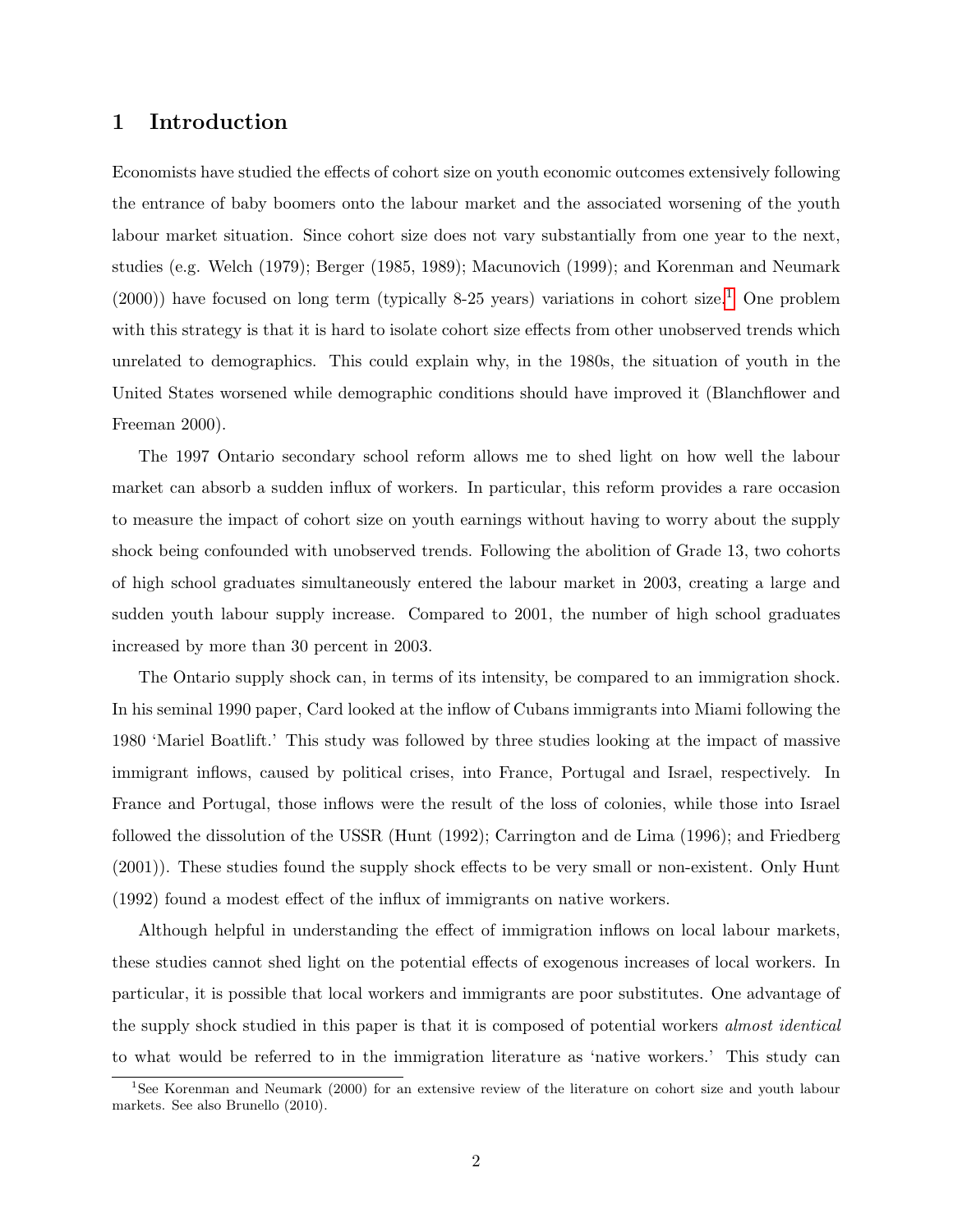therefore shed light on the capacity of the labour market to absorb supply shocks without having tastes, skills, or preferences playing any confounding role in the determination of the outcome of interest.

I use two sources of information to estimate the impact of the double cohort of youth earnings. First, I use the 2001 and 2006 Canadian Census master files. The Canadian Censuses are very useful to estimate the effect of cohort size for (at least) two reasons: 1) the richness of the data makes it possible to get a measure of weekly earnings—something that is crucial if we are interested in the effect of cohort size on the price of labour—, and 2) it is the largest Canadian data set available to researchers. The large sample size makes precise estimation possible, even for very small subsample of the Canadian population (e.g. Ontario high school graduates born in 1984). The second source of data used in this paper consists of the 2002 and 2004 Labour Force Survey (LFS) master files. The LFS contains rich information on individuals' labour market conditions (e.g. hourly wage), and by observing individuals shortly after the double cohort, it allows me to estimate an 'immediate' impact of the double cohort on young workers.

My results suggest that a supply shock like the one created by the double cohort can significantly impact the labour market. The Census results suggest that the Ontario double cohort decreased weekly wages of workers who recently graduated from high school by between 5 and 9 percent. The magnitude of estimated impact of the supply shock increases as the control group (used in the regression estimation) is further away in age to the treatment group, indicating that workers similar in age to the double-cohort graduates may have been affected by the supply shock as well. The double cohort also affected the likelihood to be working full time and full year. By taking this last finding into account, I estimate the (lower and upper) bounds of the supply shock effect on wages to be -3 and -16.5 percent. Finally, the Census findings are corroborated by the LFS results which indicate that the immediate (six months after the shock) impact of the double cohort was to depress wages by 14 to 25 percent.

The next section describes the Ontario double cohort and its potential consequences for the estimation of the cohort size effect. I describe the two sources of data used in this paper in Section [3.](#page-3-0) The estimation strategy is presented in Section [4.](#page-7-0) Section [5](#page-10-0) presents the findings from the Census data followed with the findings from the LFS. Section [6](#page-16-0) looks at the impact of the supply shock on employment, and its consequences for the estimation results presented in Section [5.](#page-10-0) Section [7](#page-18-0) concludes.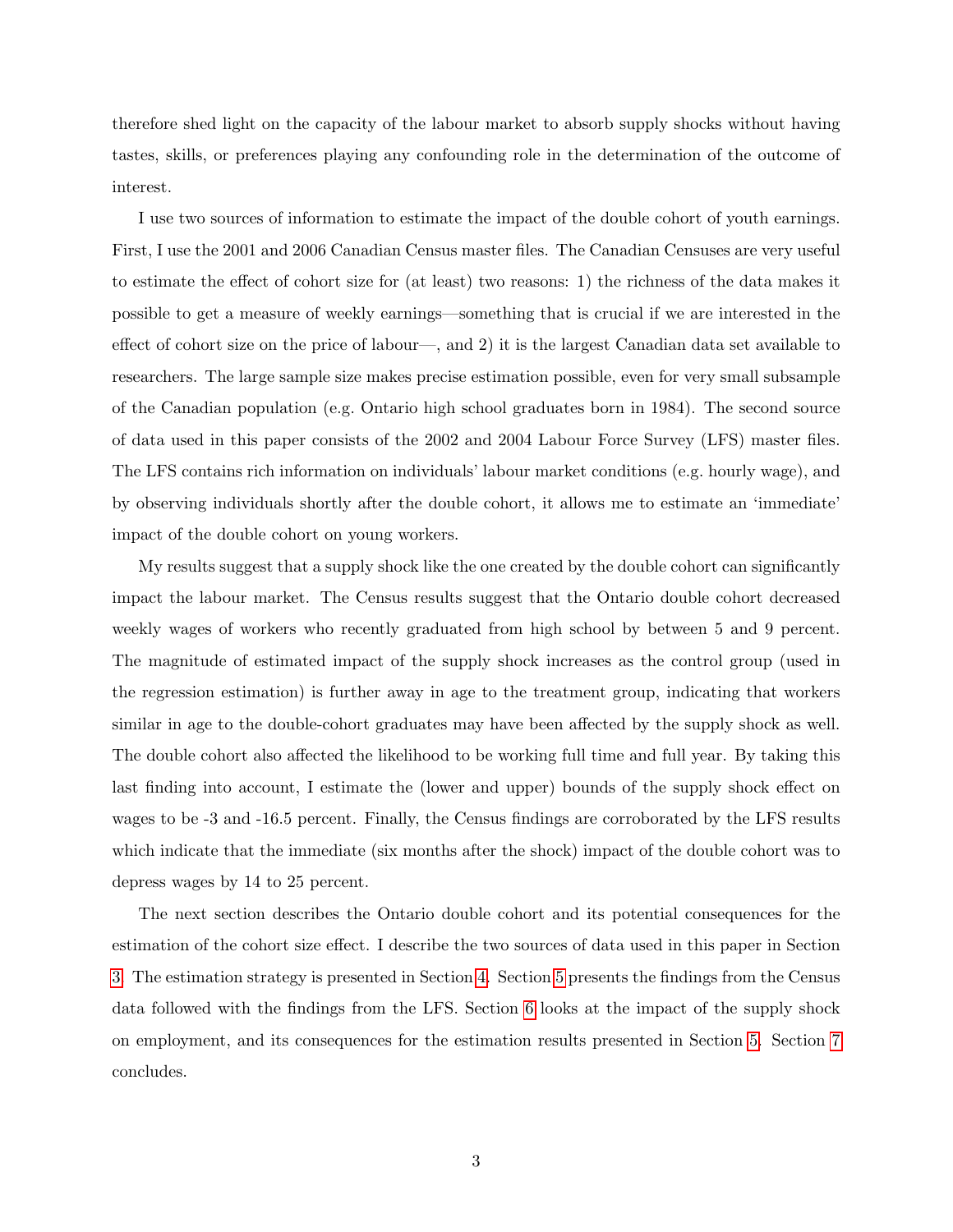## 2 The Ontario Double Cohort and Labour Supply

In 1997, the provincial government of Ontario introduced an important reform to its secondary school system. The centerpiece of this reform was the compression of the curriculum from five to four years. It brought the length of Ontario's secondary school curriculum into line with most surrounding provinces. Starting in 1999, students would now be expected to graduate from high school after four years (after Grade 1[2](#page-3-1)) instead of five.<sup>2</sup> An inevitable consequence of this reform was that, in 2003, both the first cohort from the new curriculum and the last cohort from the old curriculum graduated from high school in the same year, creating a double cohort of high school graduates. Since students graduate from secondary school almost simultaneously across the province, one would expect the labour supply shock caused by the double cohort to be important and concentrated within a short time span.

Figure [1](#page-4-0) shows the number of recent high school graduates<sup>[3](#page-3-2)</sup> aged 17 to 19 between 1999 and 2006 for Ontario and the Rest-of-Canada (henceforth RoC). The number of recent graduates jumped by 34.1 percent (from 91,291 to 122,406) between 2001 and 2003 in Ontario, while only increasing by 0.6 percent in the RoC over the same period.<sup>[4](#page-3-3)</sup> The drastic contrast in growth rates in recent high school graduates, combined with an economic climate of stability in Canada over this period, will allow me to clearly identify the effect of an increase in cohort size on youth earnings.[5](#page-3-4)

### <span id="page-3-0"></span>3 Data

In order to estimate the impact of the double cohort on youth earnings, I combine information from the Canadian Labour Force Survey (LFS), and the 2001 and 2006 Canadian Censuses (long form survey). Both sources of information will complement each other as the Censuses contain a very large number of observations, while the LFS contains detailed labour force information, and allows one to observed graduates shortly after having graduated from high school.[6](#page-3-5) The large sample size

<span id="page-3-1"></span><sup>2</sup>For studies looking at the impact of the Ontario secondary school reform on academic performance of collegebound students, see Krashinsky (2006) and Morin (2010). Krashinsky (2009) looks at the return to Grade 13. See King et al. (2002, 2004, 2005) for details about the the reform.

<span id="page-3-2"></span><sup>&</sup>lt;sup>3</sup>Recent high school graduates are individuals who had graduated from secondary school at the time of the first Labour Force Survey interview, but who were attending secondary school in the previous March.

<span id="page-3-3"></span><sup>4</sup>The fact that the growth rate for the RoC increases in 2005 should not have a significant impact on the estimation of the cohort size effect on Ontario graduates since I concentrate on individuals who were not enrolled in school in 2005. If anything, it would bias the cohort size parameter estimator downward.

<span id="page-3-4"></span> ${}^{5}$ Between 2000 and 2005, the average real GDP growth rates for Ontario and Canada were 2.3 and 2.5 percent, respectively. Source: Statistics Canada Table 384-0002.

<span id="page-3-5"></span> $6$ This strategy has been used before by Lemieux and Milligan (2008) for estimating the effect of social assistance on a variety of labour market outcomes (e.g. employment and annual earnings). They use the LFS to complement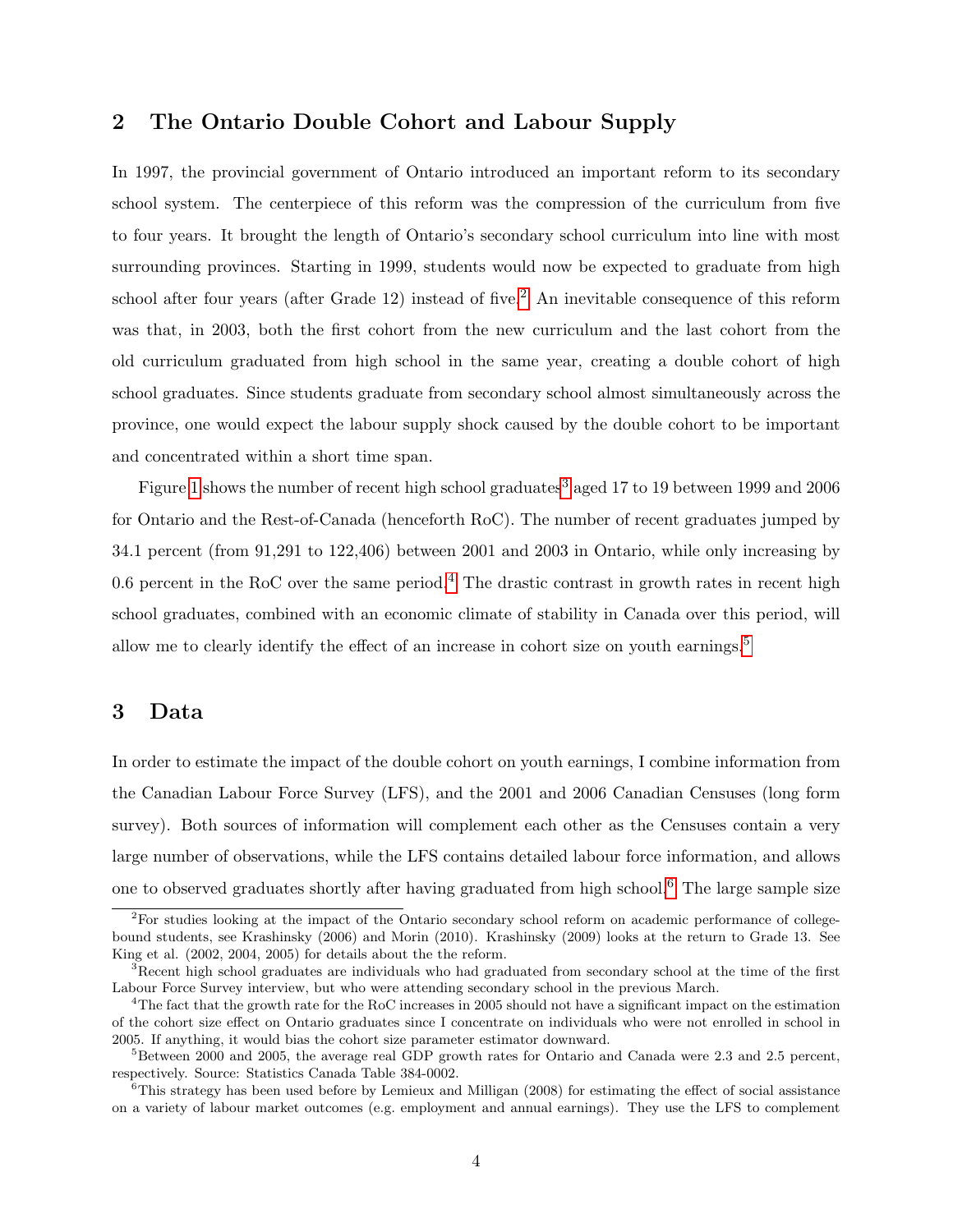

<span id="page-4-0"></span>Figure 1: Number of New High School Graduates per Year

of the Censuses will prove to be very helpful as the population of interest (i.e. 2003 Ontario high school graduates who did get post-secondary education) represents a small fraction of the Canadian population.

### 3.1 Census Data

The main findings of this paper are based on the Canadian Census master files. The 2001 and 2006 Census long-form questionnaires target approximately 20 percent of the Canadian households.[7](#page-4-1) There are many advantages to using the census master files when looking at the impact of the double cohort on youth earnings. First, the census master files are the largest Canadian data sets available to researchers containing both detailed information on the respondents' earnings and education level. Since the main effect of the double cohort should be concentrated on a small

their Census results for the exact same reasons: 1) The large sample size of the Census data allows them to study a small subsample of the Canadian population, and 2) Since the LFS is conducted monthly Lemieux and Milligan (2008) observe individuals soon before, and soon after a policy change affecting social assistance.

<span id="page-4-1"></span> $7\text{The }2001$  and  $2006$  long-form questionnaires are available at [http://www.statcan.gc.ca/imdb-bmdi/](http://www.statcan.gc.ca/imdb-bmdi/instrument/3901_Q2_V2-eng.pdf) [instrument/3901\\_Q2\\_V2-eng.pdf](http://www.statcan.gc.ca/imdb-bmdi/instrument/3901_Q2_V2-eng.pdf) and [http://www.statcan.gc.ca/imdb-bmdi/instrument/3901\\_Q2\\_V3-eng.pdf](http://www.statcan.gc.ca/imdb-bmdi/instrument/3901_Q2_V3-eng.pdf), respectively.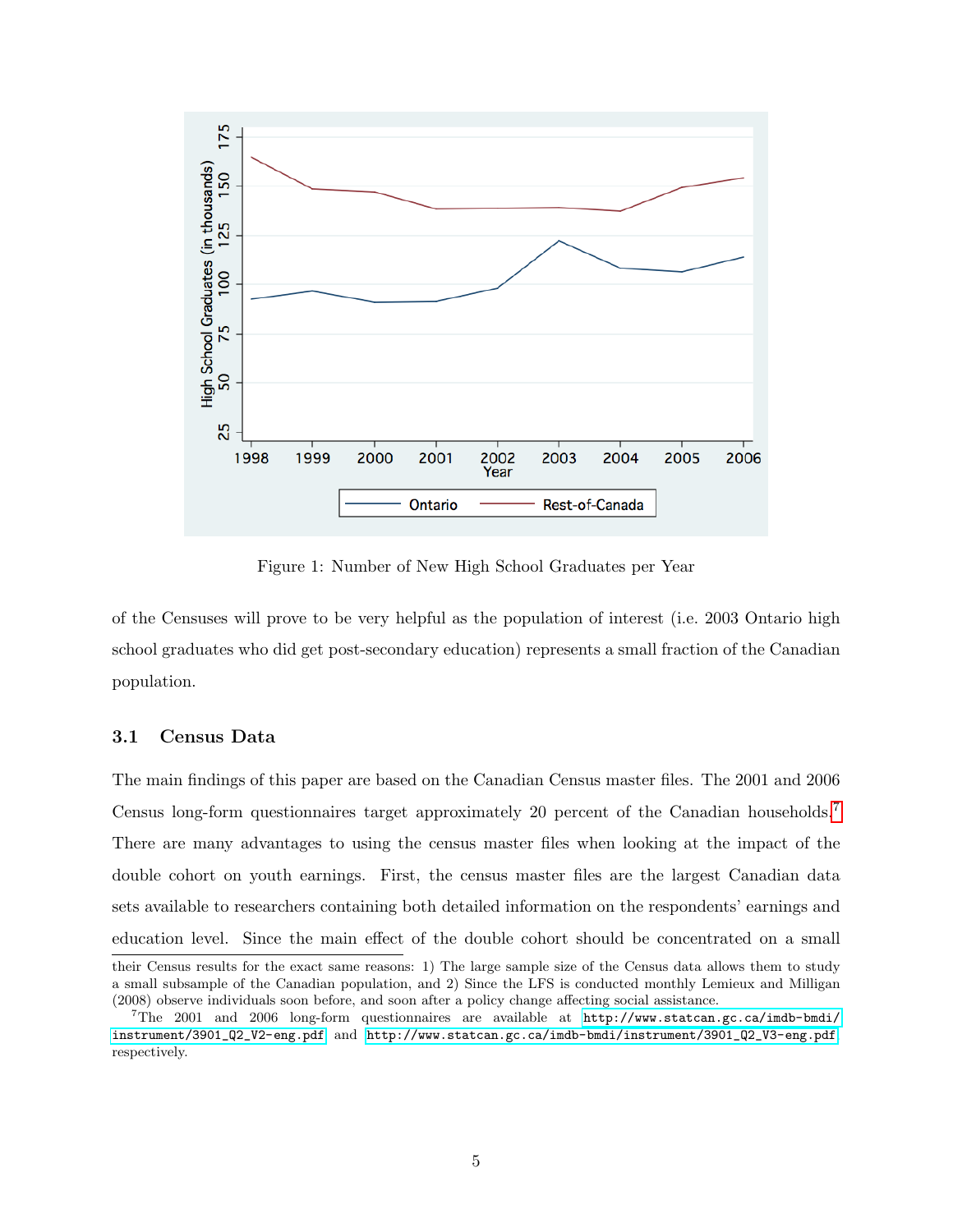fraction of the Canadian population (i.e. Ontario high school graduates born in 1984 and 1985), the size of the census could be crucial to compute any meaningful statistics.

Second, the long-form questionnaire is rich enough in terms of individuals' labour market activities to get a measure of one's price of labour. For example, it contains information on the labour force status, the number of weeks worked last year (e.g. 2005 for the 2006 Census), whether the individual mainly worked full- or part-time during these weeks, and their annual wages and salaries for the last year. Third, the master files contain the year of birth of the individuals, and not simply the age on the day on the survey. Since, Ontario uses December 31st as cutoff date to determine when a child can enroll in primary school, it is straightforward to identify who is expected to have graduated from high school in 2003, and most importantly, who should be a Grade 12 graduate (as opposed to Grade 13). Grade 12 graduates are excluded from the analysis, in order to avoid having the effect of the cohort size being confounded with a potential (lack of) Grade 13 effect; Grade 12 students might have a different level of human capital than Grade 13, including them in the analysis might bias the results. $8$  Finally, the Census also contains information on gender, educational attainment, visible minority status, immigrant status, marital status, the province of residence (now, one year ago, and five years ago), and workers' industry sector. This information will be used to identify the treatment and potential control groups (e.g. using age, province of residence, and educational attainment) and as controls in the regression analysis (e.g. gender, immigrant status).

The main variable of interest is the (log of) weekly wages earned in the year prior to the census. Annual wages (i.e. gross wages and salaries before deductions) are adjusted using the provincial consumer price indices to be expressed in 2000 dollars, and divided by the number of weeks worked in the year prior to the census to represent weekly wages.

The goal of the paper is to estimate the impact of the increased cohort size on wages (i.e. the price of labour). Therefore, I make a series of restrictions to help the identification of this impact. First, I avoid having education playing any role in the wage determination by discarding Grade 12 graduates, and by focusing on individuals with a high school diploma, but no further schooling. I further concentrate the analysis to full-time<sup>[9](#page-5-1)</sup> workers as is done in studies where the number of

<span id="page-5-0"></span><sup>8</sup>Krashinsky (2009) estimates the return to Grade 13 using the Survey of Labour and Income Dynamics (SLID). His OLS estimates suggest that Grade 13 graduates earned on average 10 percent more than Grade 12 graduates while the IV estimates are significantly larger (i.e. 19 percent), one year after graduation. The effect disappears two years after graduation, except for individuals earning less than the median wage for which the return is around 5 percent.

<span id="page-5-1"></span><sup>9</sup>The Canadian Census and the Labour Force Survey define working full time as working 30 hours or more a week.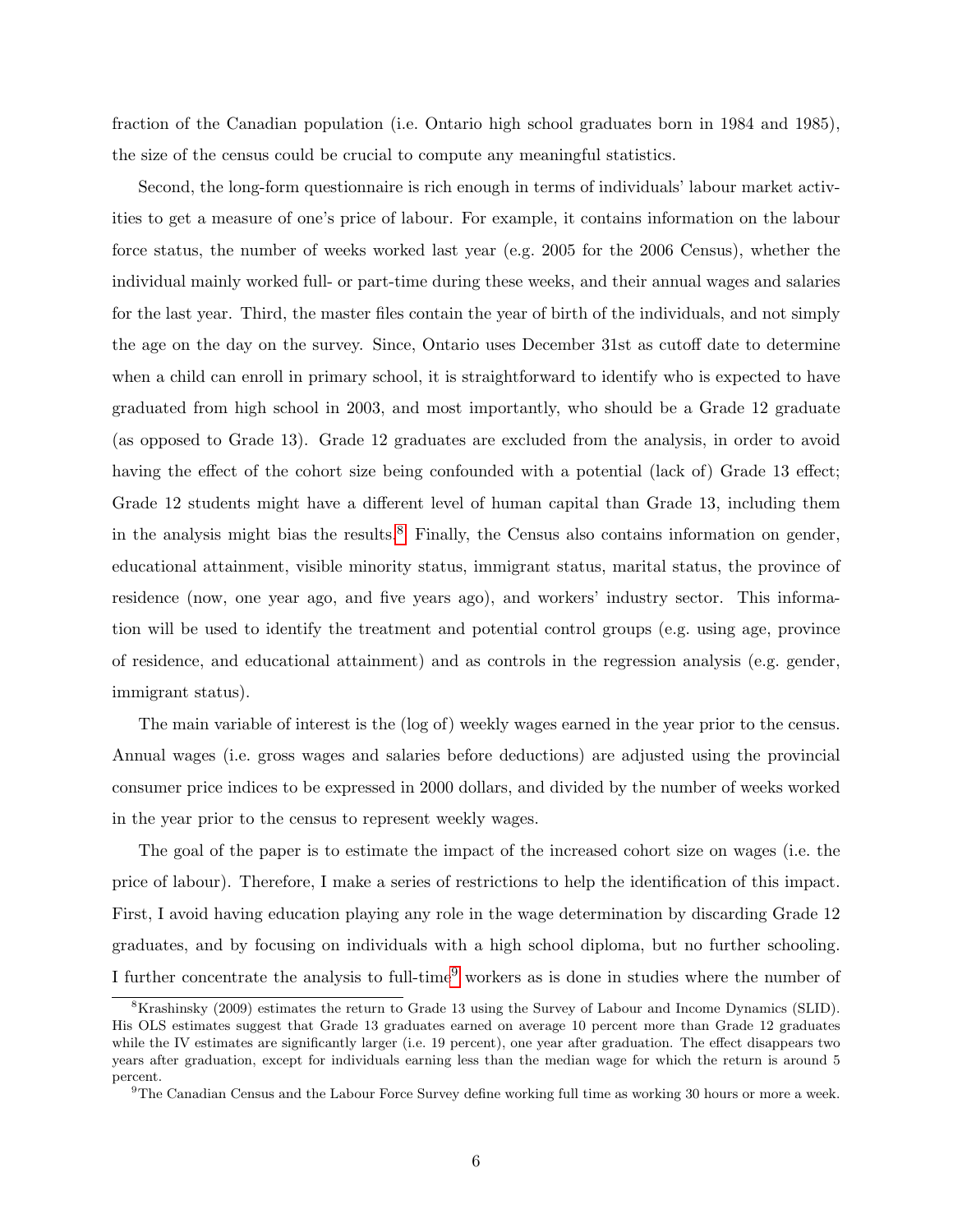hours worked is not perfectly observed (e.g. Katz and Murphy (1992), Card and Lemieux (2001), and Boudarbat, Lemieux and Riddell (2010)). In order to focus on high school graduates who had fully entered the labour market, I restrict the sample to individuals who did not go to school, and worked 48 weeks in the year prior to the census.<sup>[10](#page-6-0)</sup> Finally, I discard individuals with weekly wages of less than \$75 in 2000 dollars.<sup>[11](#page-6-1)</sup>

### 3.2 LFS Data

The January Labour Force Surveys complement the Census data as it allows me to concentrate on the very narrow group of individuals who should be most affected by the reform, Grade 13 graduates who entered the labour market a few months following the double cohort. I rely on the January surveys for two reasons. First, since we only know the age of respondents in the LFS—as opposed to their year of birth in the Census—we can only disentangle Grade 13 from Grade 12 graduates in January. Hence, in January 2004, Grade 13 graduates should be 19 years old, while Grade 12 should be 18 years old. Second, full-time workers observed in January occupy regular jobs as opposed to a mix of regular and summer jobs for months immediately following usual high school graduation dates. Labour supply for summer jobs might be only driven by demographics (e.g. the number of individuals aged between 15 and 19) and not on schooling attainment.[12](#page-6-2)

Aside from allowing me to observe double-cohort graduates only a few months after their graduation, the LFS offers another advantage over the Census data. The LFS has information about workers' hourly wages, giving me a direct measure of the price of labour. Like the Census, the LFS contains information on gender, educational attainment, marital status, the province of residence, and workers' industry sector, which will be used to identify the treatment and potential control groups and as controls in the regression analysis. Although there is no information about race or immigrant status in the LFS prior to 2006, the Census results suggest that the inclusion of these personal characteristics does not affect the estimated cohort effect. I restrict the LFS sample to individuals who are not enrolled in school, that have a high school diploma (but no further schooling), and work full time (30 hours or more a week). I discard individuals with hourly wages less

<span id="page-6-0"></span><sup>&</sup>lt;sup>10</sup>The results obtained from looking at individuals who worked 26 weeks or more, or 39 weeks or more (three quarters of the year) are very similar to the ones presented in this paper.

<span id="page-6-1"></span><sup>&</sup>lt;sup>11</sup>The same restriction is used by Boudarbat, Lemieux and Riddell (2010). The cutoff roughly represents half of the minimum wage on a 30-hour week. A similar restriction is also used in Katz and Murphy (1992).

<span id="page-6-2"></span> $12$ If this is the case, the labour supply shock for 2003 summer jobs should be close to null, and wages for summer jobs should not be affected as much as wages for permanent jobs.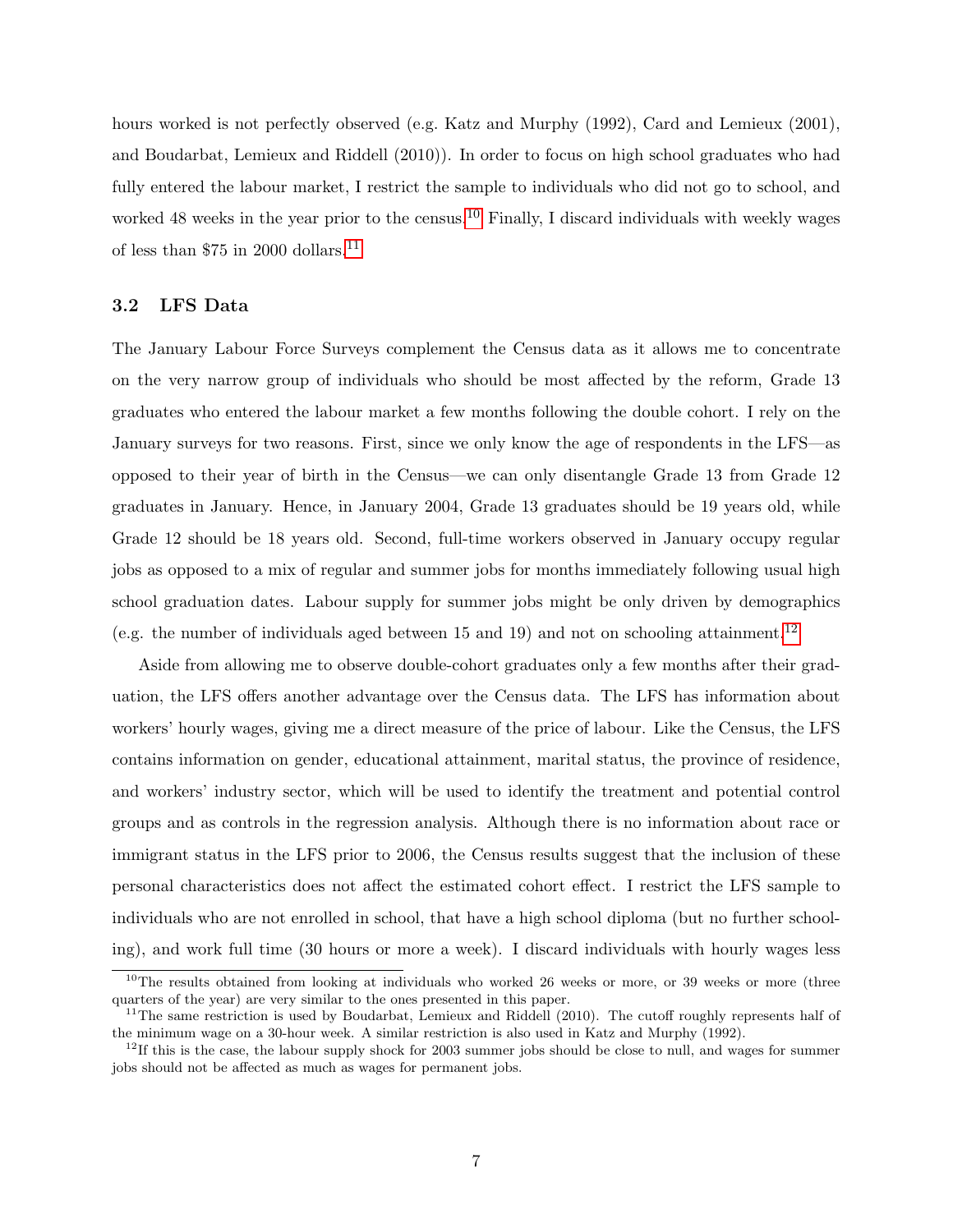than \$2.5 in 2000 dollars, which is consistent with the weekly-wage cutoff of \$75. The Appendix presents more details on the data construction and restrictions.

Finally, I use the August LFS to get estimates of the cohort size (see Figure [1\)](#page-4-0).<sup>[13](#page-7-1)</sup> Between the months of May and August, LFS respondents aged 15 to 24 are asked if they were in school in the previous March. Since students can graduate from secondary school during the summer, the August survey has the advantage of including many recent graduates, giving a better picture of the expected increase in labour supply to come.<sup>[14](#page-7-2)</sup> In this paper, a cohort of graduates is composed of 17, 18 and 19 year-old individuals who had graduated from high school when first interviewed by the LFS, and who were full-time students in March of the same year in a secondary school institution.[15](#page-7-3) I estimated cohort sizes using recent high-school graduates aged 17 to 19 to include both Grade 12 and Grade 13 graduates.

## <span id="page-7-0"></span>4 Estimating the Impact of Cohort Size on Earnings

Basic economic theory predicts that a positive supply shock should negatively affect wages. We would therefore expect to observe lower wages for individuals who were part of the double cohort as compared to a more 'normal' cohort of high school graduates, after controlling for other factors affecting individual wages. A major difficulty faced by researchers is that other types of shocks unrelated to cohort size—can occur around the time of the cohort-size increase. This is especially true when observing individuals over long periods of time. Here, the short time span over which individuals are observed (five years in the case of the Census data, and two years in the case of the LFS data), and the magnitude of the cohort size increase should mitigate this difficulty.

Although Ontario's economy grew at a steady pace (and did not experienced any significant downturn) in the early 2000's, there are two (potential) demand shocks that must be accounted for when trying to identify the cohort-size effect: a demand shock that affects all Ontario workers, and one that only affects young graduates across but across all of Canada.[16](#page-7-4)

<span id="page-7-1"></span><sup>&</sup>lt;sup>13</sup>The Minister of Education and Training grants diplomas at any time during the year to students who have successfully completed the necessary secondary school requirements. Hence, there is no specific month where all eligible students graduate from high school. Nevertheless, most students complete Ontario Secondary School Diploma (OSSD) requirements by the end of the spring.

<span id="page-7-2"></span><sup>&</sup>lt;sup>14</sup>The August LFS is the last one of the year which specifically asks the respondent whether she was enrolled in high school in March of the present year, allowing me to differentiate recent high school graduates from the previous year's graduates.

<span id="page-7-3"></span><sup>&</sup>lt;sup>15</sup>Each household interviewed in the LFS remains in the sample for six consecutive months. Questions about educational attainment are only asked during the first interview.

<span id="page-7-4"></span><sup>&</sup>lt;sup>16</sup>Ontario's real GDP grew at an average rate of about 2.3 percent a year between 2000 and 2005. It experienced slightly slower growth rates in 2001 and 2003, but so did the Rest of Canada.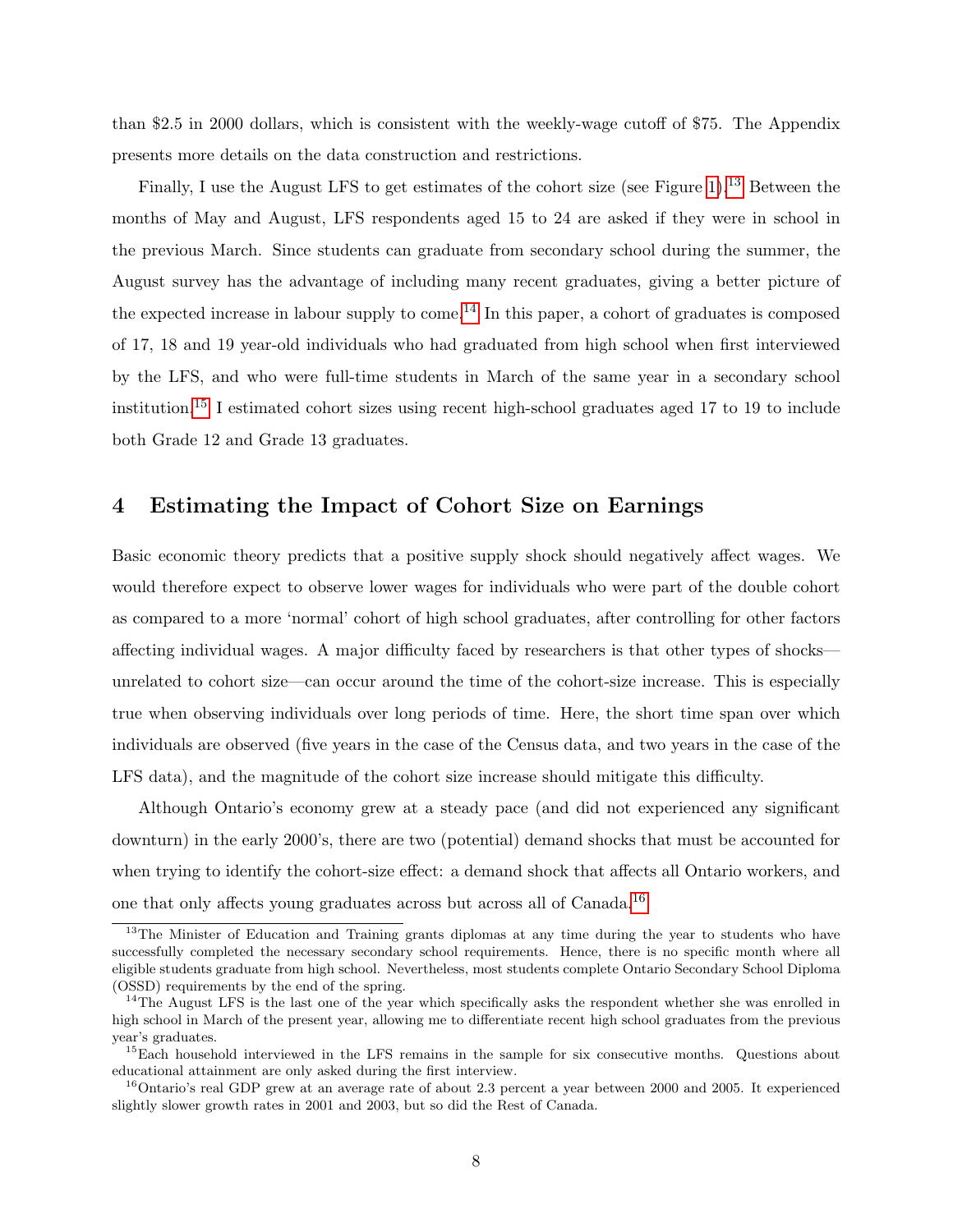The identification strategy in this study is to disentangle these two types of shocks (affecting all Ontario workers and affecting all young Canadian workers) from the labour supply shock following the double cohort, using both workers from Ontario, who were presumably not affected by the supply shock, and recent high school graduates from other provinces as controls. In particular, I use triple-difference estimation which essentially compares wage gaps between a control group (e.g. experienced workers) and recent high-school-graduate workers across provinces and across time. Shocks specifically affecting recent high school graduates across Canada can be controlled for by comparing wages of Ontario recent secondary school graduates to wages of similar workers in other provinces. Demand shocks affecting Ontario can be captured by comparing wages of recent high-school graduate Ontario workers to wages of other Ontario workers, who should not be affected by the increase in cohort size, at least in the short run, but who should be affected by demand shocks.[17](#page-8-0) Triple-difference estimation allows me to control for these two types of shocks simultaneously. After controlling for the potential effect of labour market conditions unrelated to the double cohort and personal characteristics, differences in outcomes of inexperienced workers before and after the double cohort should be due to the increase in the number of recent high school graduates.

The implementation of a triple-difference estimation is straightforward. The difficulty in the estimation comes from choosing a group of workers affected by demand shocks in a similar fashion to recent high school graduates while not being affected by the supply of this type of labour. The next sub-section presents details about the triple-difference estimation technique and different control groups used to estimate the effect of a supply shock on wages.

### 4.1 Estimation Strategy

The triple-difference estimation strategy is represented in a regression framework by the following equation:

<span id="page-8-1"></span>
$$
ln(w_{igpt}) = \eta_{gp} + \lambda_{gt} + \phi_{pt} + \beta (DC_t \times Youth_g \times ON_p) + \mathbf{X}_{igrt} \gamma + \varepsilon_{igpt}
$$
 (1)

where i represents an individual, g a group of workers (e.g. recent high school graduate),  $p$  a province, and t represents time.  $ln(w_{igpt})$  is the log of the weekly, or hourly wages, depending on the specification. Youth<sub>q</sub> is a dummy variable equal to 1 if the individual is a recent high school

<span id="page-8-0"></span> $17$ See Shimer (2001) for evidence on the impact of young workers on unemployment and labour force participation.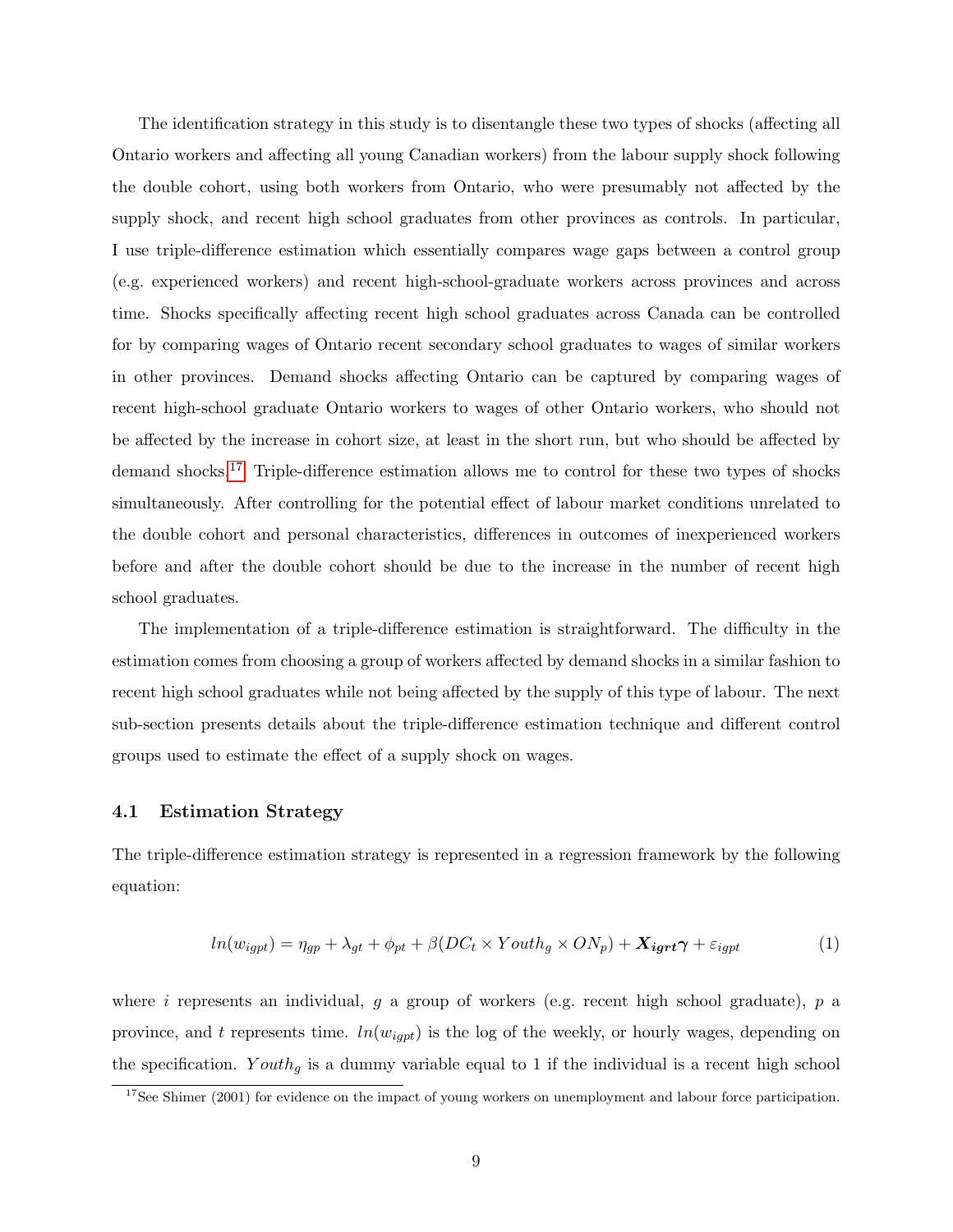graduate, and 0 otherwise.  $DC_t$  is a dummy variable equal to 1 if the individual is observed after the double cohort, 0 otherwise, while  $ON_p$  is equal to 1 in the individual resides in Ontario. Therefore, the  $DC_t \times Youth_g \times ON_p$  term represents the 'treatment' group: Ontario high school graduates who entered the labour market following the double cohort.  $\beta$  captures the effect of the double cohort on youth earnings.  $\eta_{gp}$ ,  $\lambda_{gt}$ , and  $\phi_{pt}$  allow for the possibility that 1) the groups of workers have been affected differently by (demand) shocks across time (e.g. between 2000 and 2005 when using the Census data); 2) the average wage might differ across worker groups and that this difference might differ across provinces; 3) there were province specific shocks across time. Finally,  $X_{igpt}$  is a vector of personal characteristics (e.g. gender, race, marital status, worker industry sector) that will be used to verify the robustness of my results.

If one believes that any type (e.g. experienced versus inexperienced, or skilled versus unskilled) of labour can be considered (to some extent) as a substitute to another labour type, then there is no perfect control group. Recall that the perfect control group would be affected by demand shocks in a similar way as recent high school graduates, while not being affected by the increase supply of high school graduates. To address the possibility of having a less than perfect control group, I estimate equation [\(1\)](#page-8-1) using different control groups to see whether the estimates vary significantly from one specification to another. I consider workers with a high school degree—the same level of education as the treatment group—but from different age groups and provinces as potential control groups. The idea is that more experienced workers are less likely to be close substitutes to recent high school graduates, but would still be affected by labour demand shocks. When analyzing the Census data, I divide the workers into six age groups: 21 years old (youth), 25 to 29, 30 to 34, 35 to 39, 40 to 44, and 45 to 49 years old. The choice of the control group could be crucial if the Ontario economy had experienced a major expansion or recession during the years surrounding the double cohort. Fortunately, this is not the case. Ontario did not experience a major recession or boom between 2001 and 2006 but did experience a slower growth rate in 2003 than the rest of the country. Using different control groups will allow me to check whether this slow-down could affect the estimation of the supply shock effect. If demand shocks are not important, one would expect to have similar estimates for the effect of the double cohort on wages of control groups which are not substitutes for high school graduates.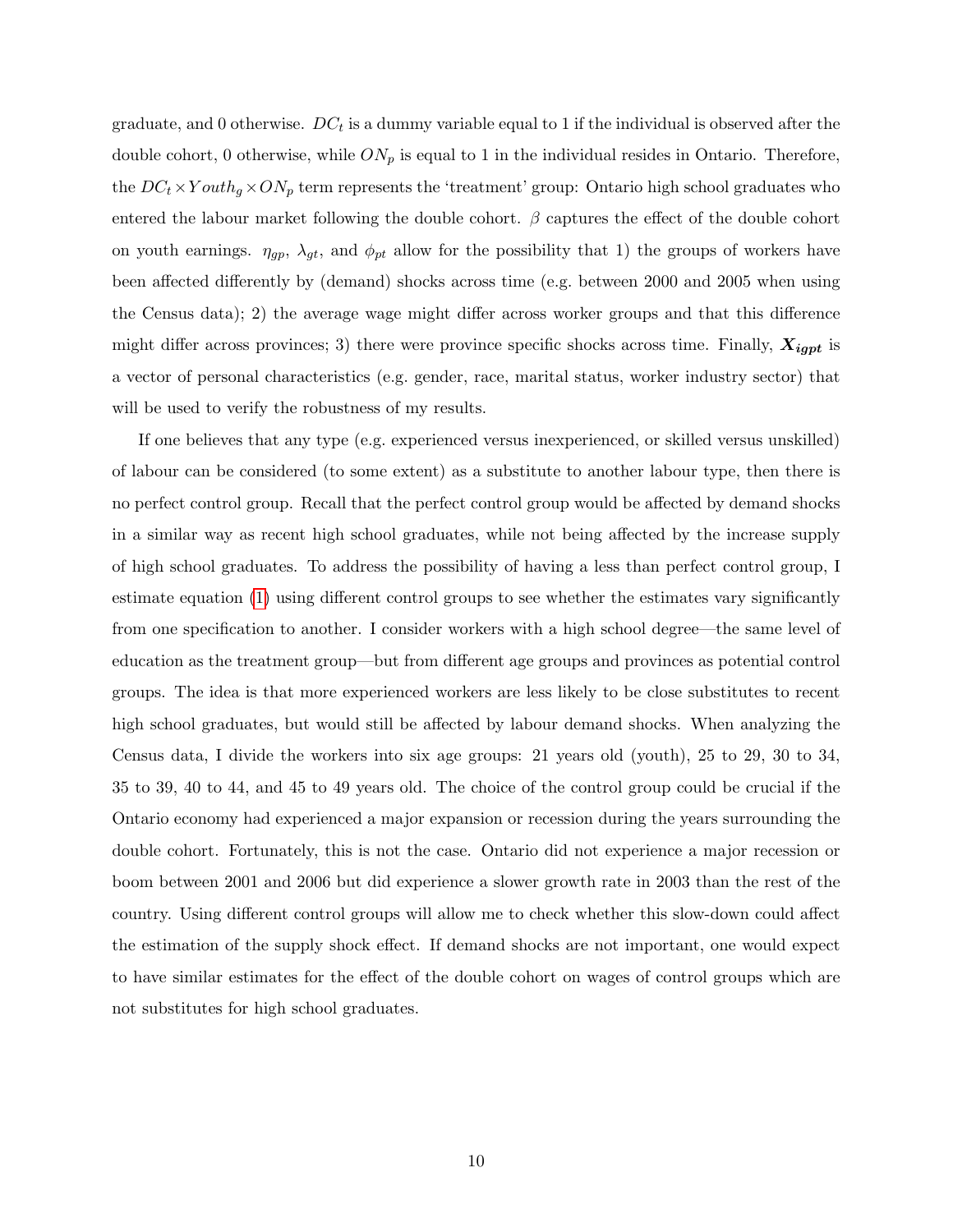### <span id="page-10-0"></span>5 Results

Before presenting the results from estimating equation [\(1\)](#page-8-1), it is worthwhile to present summary statistics on the evolution of the average average weekly wages between 2000 and 2005. Table [1](#page-11-0) presents average weekly wages (in 2000 dollars) by age group and region (Ontario versus the RoC) for full-time, full-year workers. The number of observations for each group is presented in square brackets. One can notice an important strength of the Census data: its large sample size. For both the 2001 and 2006 Censuses, I observe more than 2,000 full-time, full-year Ontario workers that are 21 years of age and have a high school diploma. The second striking finding from Table [1](#page-11-0) is that the average weekly wages of young Ontario workers actually decreased by 7.4 percent between 2000 and 2005. This is especially surprising given that Ontario's economy expanded at a fairly steady rate over this period. This sharp decrease in wages is by far the most significant among all worker groups considered in Table [1.](#page-11-0) In the absence of any other shock to Ontario's economy, this drop in wages is indicative of a significant labour-supply effect. Further supporting the (substantial) cohort size shock idea is the fact that, young workers in the RoC saw their wages increased by 3.5 percent (an average annual growth rate of 0.7 percent) which is comparable to the growth rates of most of the worker age groups in the RoC, and of older workers in Ontario. In the RoC, only workers aged 30-34 and 40-44 did not a see (statistically) significant increase in their wages. Interestingly, Ontario workers aged 25-29 also saw their wages decrease between 2000 and 2005 indicating that this group of workers was not totally isolated from the supply shock. More generally, we can see the wage growth rates improve with age in Ontario, suggesting a lower level of substitutability. Note that this conjecture is further supported by the fact that we do not observe this trend in the RoC. Overall, the information found in Table [1](#page-11-0) points toward a large impact of the double cohort on wages.

### 5.1 Census Regression Results

Table [2](#page-12-0) presents the regression results from estimating equation [\(1\)](#page-8-1) using the Census data, and workers aged 25 to 29 as the control group. Specification (1) only includes a set of fixed effects and interaction terms for time, province, and worker-group  $(\eta_{gp}, \lambda_{gt}, \text{ and } \phi_{pt}$  in equation [\(1\)](#page-8-1)), along with the  $DC_t \times Youth_g \times ON_p$  dummy variable.<sup>[18](#page-10-1)</sup> Recall that  $DC_t \times Youth_g \times ON_p$  is meant to capture the effect of the double cohort on the wages of young Ontario workers. Specification (2)

<span id="page-10-1"></span><sup>&</sup>lt;sup>18</sup>The province used as a base (the omitted provincial dummy variable) in equation [\(1\)](#page-8-1) is Québec.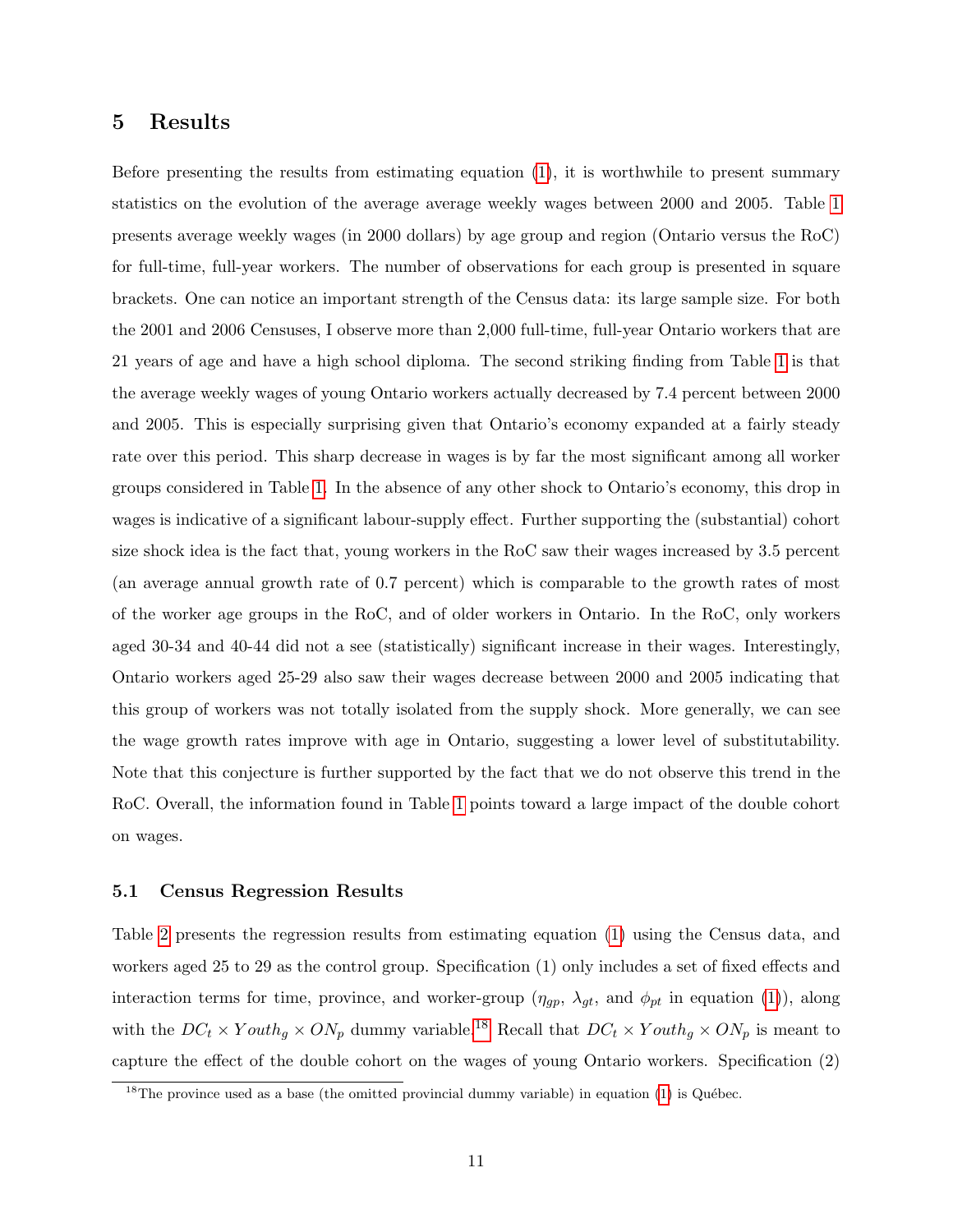|              | Ontario                 |                          |             | Rest of Canada        |                         |            |  |
|--------------|-------------------------|--------------------------|-------------|-----------------------|-------------------------|------------|--|
| Weekly Wages | 2000                    | 2005                     | Difference  | 2000                  | 2005                    | Difference |  |
| Youth        | 426.28                  | 395.27                   | $-7.4\%***$ | 389.75                | 403.40                  | $3.5\%***$ |  |
|              | (199.86)                | (179.57)                 |             | (198.32)              | (206.48)                |            |  |
|              | [2,210]                 | [2,110]                  |             | [3,590]               | [4,095]                 |            |  |
| Aged $25-29$ | 645.32                  | 620.25                   | $-3.9\%***$ | 591.43                | 587.10                  | $-0.7\%$   |  |
|              | (362.04)                | (312.97)                 |             | (326.54)              | (323.28)                |            |  |
|              | $\left[15,945\right]$   | [15, 440]                |             | [19, 435]             | [21,505]                |            |  |
| Aged $30-34$ | 743.61                  | 734.73                   | $-1.2\%$    | 664.04                | 693.89                  | $4.5\%***$ |  |
|              | (769.95)                | (569.59)                 |             | (603.14)              | (807.00)                |            |  |
|              | $\left[19,\!245\right]$ | $[16,685]$               |             | [24, 485]             | $[21,\!720]$            |            |  |
| Aged $35-39$ | 797.35                  | 797.01                   | $-0.0\%$    | 705.46                | 728.57                  | $3.3\%***$ |  |
|              | (589.88)                | (761.73)                 |             | (447.08)              | (643.68)                |            |  |
|              | $\left[24{,}035\right]$ | [21, 145]                |             | $\left[33,485\right]$ | $\left[26,\!330\right]$ |            |  |
| Aged $40-44$ | 842.13                  | 846.26                   | $0.5\%$     | 747.23                | 756.78                  | $1.3\%$    |  |
|              | (859.48)                | (890.81)                 |             | (826.85)              | (601.02)                |            |  |
|              | [24, 445]               | [27,520]                 |             | [37,205]              | [36,920]                |            |  |
| Aged $45-49$ | 859.86                  | 887.11                   | $3.2\%***$  | 765.28                | 799.56                  | $4.5\%***$ |  |
|              | (689.12)                | (959.58)                 |             | (554.79)              | (929.60)                |            |  |
|              | [20,090]                | $\left[ 25,\!475\right]$ |             | $\left[30,795\right]$ | [37,525]                |            |  |

<span id="page-11-0"></span>Table 1: Average Weekly Wages of Full-Time, Full-Year Workers (Census Data)

Notes: The average wages are expressed in 2000 dollars. Standard deviations are in parentheses. The observations are weighted using the Census weights. The number of observations, rounded to a base of 5, are in square brackets. \* significant at  $10\%$ ; \*\* significant at  $5\%$ ; \*\*\* significant at  $1\%$ .

adds personal characteristics (i.e. gender, immigrant status, a visible minority indicator, a rural area indicator, and multiple indicators for marital status) to the regression equation. Specification (3) includes industry fixed effects (based on 20 sectors of activity), while specification (4) allows for the personal characteristics to have differential effects and the industry fixed effects to vary across worker groups. All Census regression estimation results presented in in this paper are done using weights—in the case of the Canadian Census, only weighted estimation results can be released to the public.[19](#page-11-1)

The results coming out of Table [2](#page-12-0) suggest that the double cohort had a statistically and economically significant impact on wages. All else equal, workers from the double cohort are earning on average about 6 percent less than similar workers who were part of a normal double cohort. Adding control variables does not materially affect any of the estimates. In particular, the estimate of the double cohort effect ranges from -7.2 percent when only including basic controls to -5.7 percent when industry fixed effects are included. The only estimate that seems to be affected by the

<span id="page-11-1"></span><sup>19</sup>Unweighted regression results are almost identical.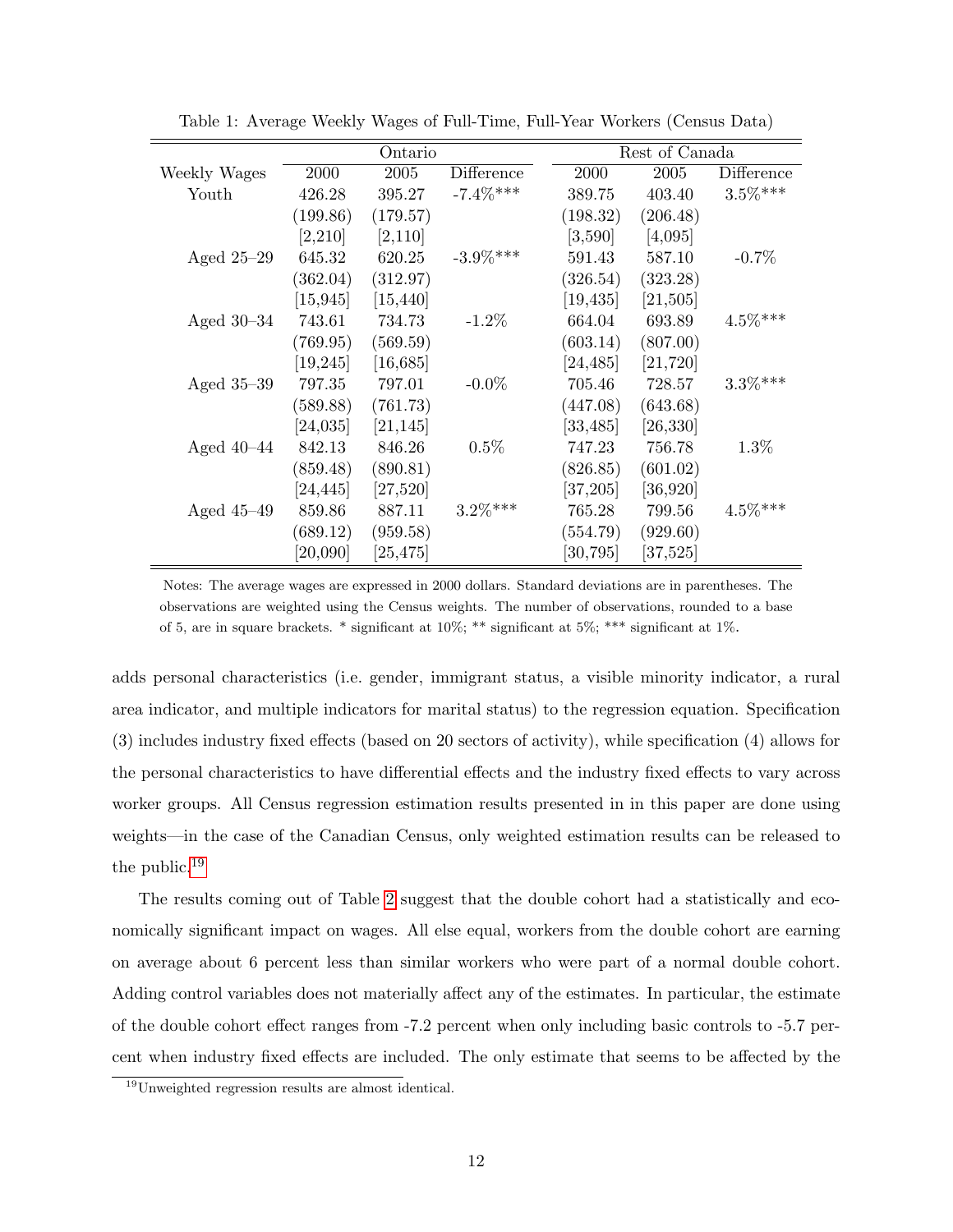inclusion of covariates is the Youth coefficient. By including interaction terms between the industry fixed effects and the youth dummy, the coefficient estimate in specification (4) captures the wage gap between younger and older workers in the 'omitted' industry (agriculture, forestry, fishing and hunting).

|                                                       | (1)            | (2)            | (3)            | (4)         |
|-------------------------------------------------------|----------------|----------------|----------------|-------------|
| Youth                                                 | $-0.390***$    | $-0.383***$    | $-0.336***$    | $-0.435***$ |
|                                                       | (0.013)        | (0.013)        | (0.012)        | (0.151)     |
| DC                                                    | $-0.003$       | $-0.002$       | 0.004          | 0.005       |
|                                                       | (0.009)        | (0.009)        | (0.008)        | (0.008)     |
| $DC \times ON$                                        | $-0.046***$    | $-0.047***$    | $-0.043***$    | $-0.043***$ |
|                                                       | (0.011)        | (0.010)        | (0.010)        | (0.010)     |
| $DC \times$ Youth                                     | $0.037***$     | $0.030**$      | $0.025**$      | $0.025**$   |
|                                                       | (0.013)        | (0.013)        | (0.012)        | (0.012)     |
| $DC \times$ Youth $\times$ ON                         | $-0.072***$    | $-0.063***$    | $-0.057***$    | $-0.060***$ |
|                                                       | (0.022)        | (0.021)        | (0.020)        | (0.020)     |
| Province Fixed Effects                                | Yes            | Yes            | Yes            | Yes         |
| Province $\times$ DC Fixed Effects                    | Yes            | Yes            | Yes            | Yes         |
| Province $\times$ Youth Fixed Effects                 | Yes            | Yes            | Yes            | Yes         |
| Controls for Personal Characteristics                 | N <sub>o</sub> | Yes            | Yes            | Yes         |
| Industry Fixed Effects                                | N <sub>o</sub> | No             | Yes            | Yes         |
| Personal Characteristics $\times$ Youth Fixed Effects | N <sub>o</sub> | No             | No             | Yes         |
| Industry $\times$ Youth Fixed Effects                 | N <sub>0</sub> | N <sub>o</sub> | N <sub>o</sub> | Yes         |
| $R^2$                                                 | 0.09           | 0.17           | 0.25           | 0.25        |
| N                                                     | 84,330         | 84,330         | 84,330         | 84,330      |

<span id="page-12-0"></span>Table 2: Census Results Using Workers Aged 25-29 as the Control Group (Weekly Wages for Full-Time, Full-Year Workers)

Notes: Notes: The sample consists of individuals who worked 48 weeks or more during the year prior to the Census and worked full time during these weeks. 'Youth' is an indicator variable that equals 1 if the individual was 21 years of age on January 1st of the Census year. The omitted provincial dummy variable is Québec. All sampled individuals have a high school diploma, but no further schooling. The personal characteristics include: gender, immigrant status, a visible minority indicator, a rural area indicator, and multiple indicators for marital status. The industry fixed effects reflect 20 sectors of activity (based on NAICS). The estimation was done using Census weights. Robust standard errors are shown in parentheses. \* significant at 10%; \*\* significant at 5%; \*\*\* significant at 1%.

There are a few other findings worth mentioning. Workers aged 21 earned on average 34 percent less than workers aged 25 to 29 (from specification (3)) in 2000. This wage gap is fairly constant across provinces as only New Brunswick and Alberta have wage gaps that are statistically significantly different from Québec.<sup>[20](#page-12-1)</sup> The wage gap decreased by 2.5 percent between 2000 and

<span id="page-12-1"></span><sup>&</sup>lt;sup>20</sup>The differences in wage gap are 6.6 and 2.8 percent for New Brunswick and Alberta, respectively.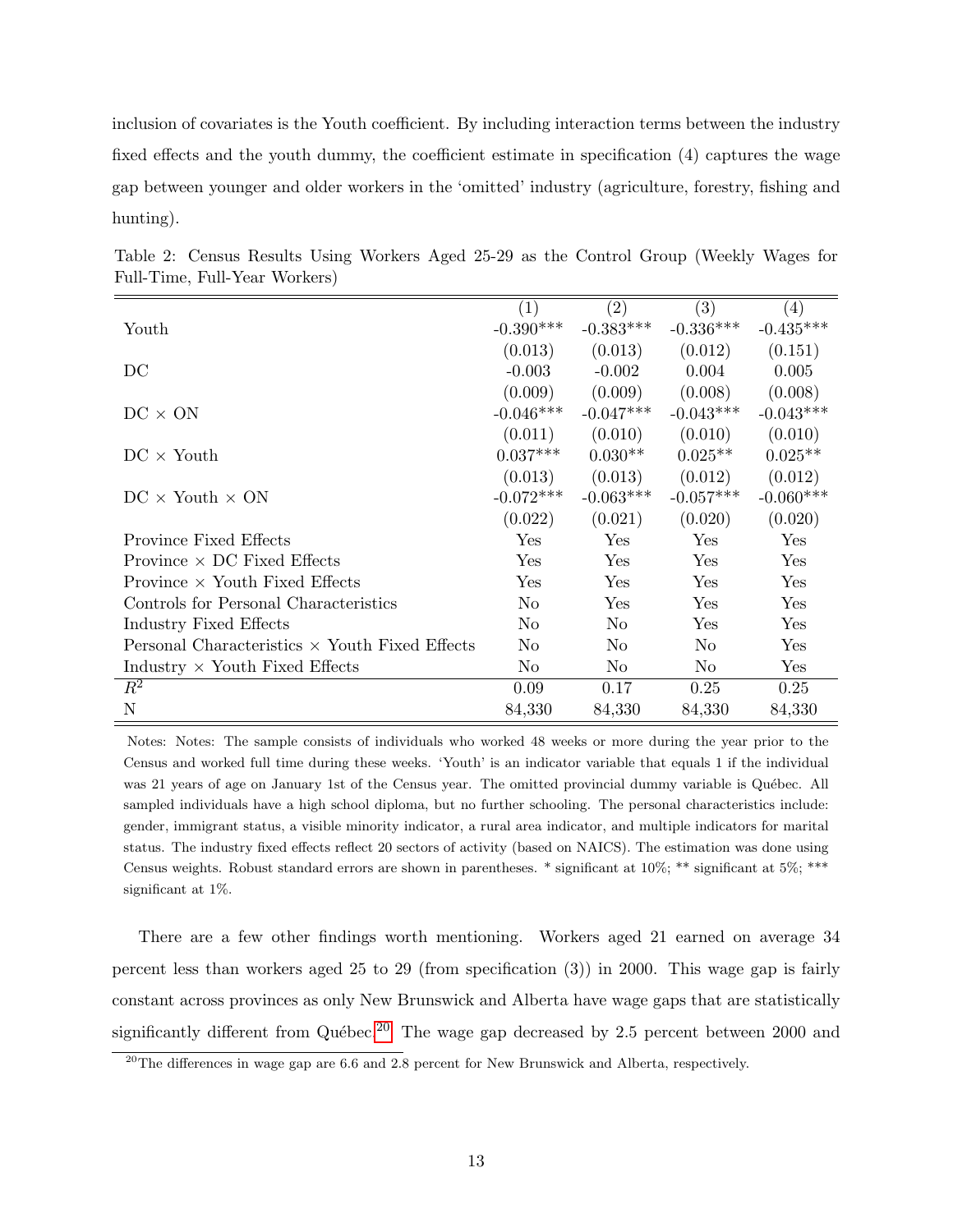2005. Finally, the average real weekly wage of workers aged 25-29 did not change in Québec, but did decrease significantly in Ontario by 4.3 percent.

This last finding is interesting as it suggests that, relative to Québec, the Ontario economy slowed down between 2000 and 2005. This is somewhat surprising as both Québec and Ontario experienced stable unemployment rates (for their population aged 15 and over) over this period. When looking at the results presented in Table [2,](#page-12-0) one has to keep in mind that the control group used in this table is composed of workers very close in age (and in terms of educational attainment) to the double-cohort graduates. It is quite possible that these two types of workers are substitutes in the eyes of employers (see Card and Lemieux (2001)). Therefore, what looks like a slowdown of the Ontario economy could actually be (at least in part) the impact of the increased supply in young workers on workers aged 25 to 29.

Table [3](#page-14-0) compares the estimates of the effect of the increased cohort size for different agedbased control groups. The first column reports the results from specification (4) in Table [2.](#page-12-0) The next columns presents the results from estimating the same specification, but for workers aged 30-34, 35-39, 40-44, and 45-49 respectively. One can clearly see that, as we move from younger to older control groups, the estimated effect of the double cohort increases significantly. When using workers aged 45 to 49, the estimated effect is -9.1 percent. At the same time, one can see that the difference in wage growth rates between Québec and Ontario shrinks as we use older workers as control groups. For both workers aged 40-44 and 45-49, the difference is very close to zero, and is no longer statistically significant. These results supports the idea that similarly educated workers are seen as substitutes with the level of substitutability decreasing as age separating the workers increases.

### 5.2 LFS Results

The results found using the Census data suggest that cohort size has a significant negative impact on wages. When using workers that arguably have low substitutability with workers aged 21, the estimated effect of the supply shock is around -9 percent. This effect is economically large if we consider that we observe young workers two years after the double cohort. Since there is five years between the two censuses, one could argue that other shocks, unrelated to the double cohort, could be driving the results. Although this is unlikely given the stability of the Canadian economy over this period, the LFS allows me to estimate the immediate impact of the cohort size using two surveys that are only two years apart (the 2002 and 2004 January LFS). The estimation strategy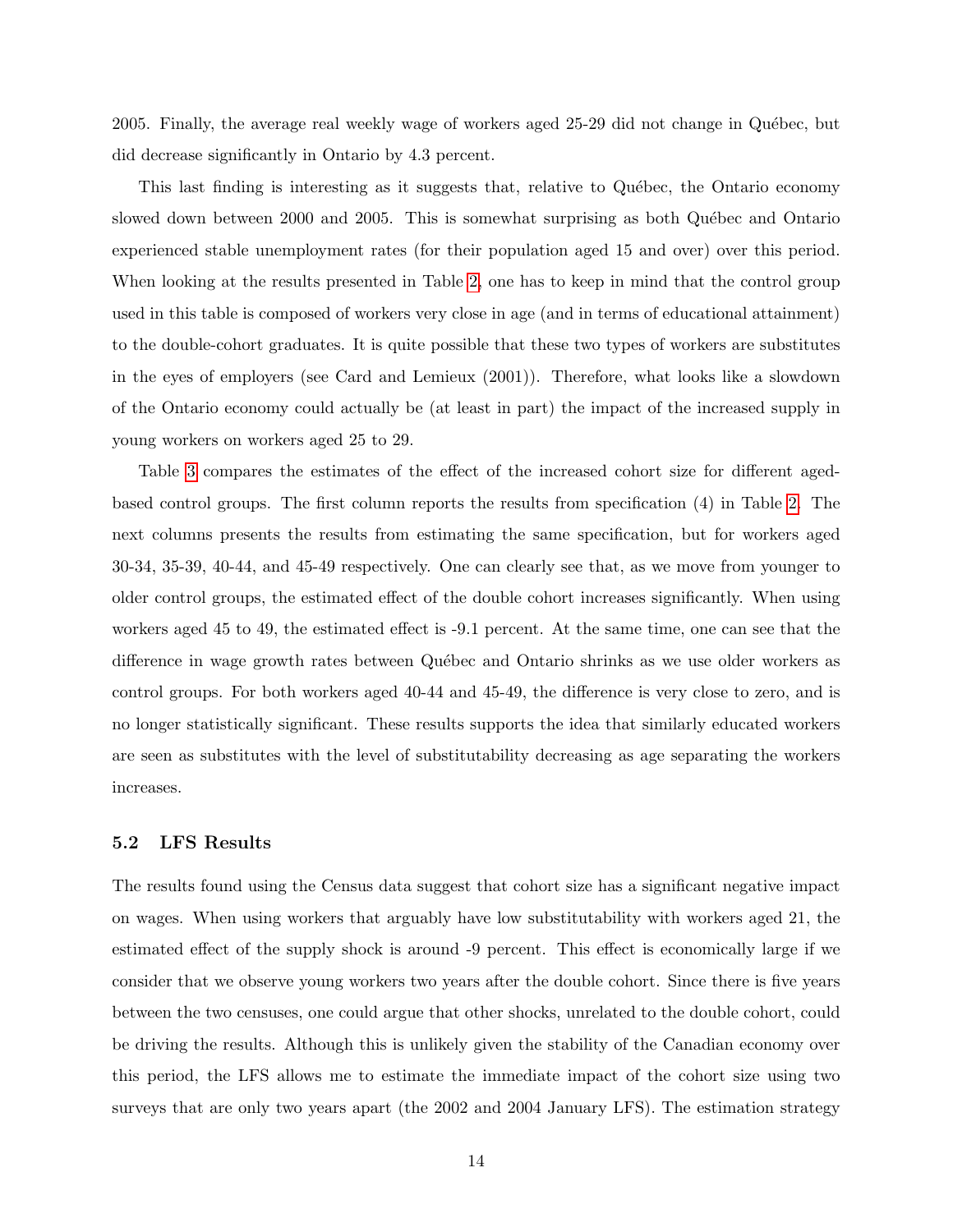| Age Group                                     | $25 - 29$   | $30 - 34$   | $35 - 39$   | $40 - 44$            | $45 - 49$   |
|-----------------------------------------------|-------------|-------------|-------------|----------------------|-------------|
| $DC \times$ Youth $\times$ ON                 | $-0.060***$ | $-0.049***$ | $-0.074***$ | $-0.084***$          | $-0.091***$ |
|                                               | (0.020)     | (0.020)     | (0.020)     | (0.019)              | (0.020)     |
| $DC \times ON$                                | $-0.043***$ | $-0.030***$ | $-0.017**$  | $-0.004$             | 0.002       |
|                                               | (0.010)     | (0.010)     | (0.008)     | (0.007)              | (0.008)     |
| Province Fixed Effects                        | Yes         | Yes         | Yes         | Yes                  | Yes         |
| Province $\times$ DC F. E.                    | Yes         | Yes         | Yes         | $\operatorname{Yes}$ | Yes         |
| Province $\times$ Youth F. E.                 | Yes.        | Yes         | Yes         | Yes                  | <b>Yes</b>  |
| Controls for Personal Characteristics         | Yes         | Yes         | <b>Yes</b>  | Yes                  | Yes         |
| Industry F. E.                                | Yes         | Yes         | Yes         | Yes                  | Yes         |
| Personal Characteristics $\times$ Youth F. E. | Yes         | Yes         | Yes         | Yes                  | Yes         |
| Industry $\times$ Youth F. E.                 | Yes         | Yes         | Yes         | Yes                  | Yes         |
| $R^2$                                         | 0.25        | 0.29        | 0.29        | 0.30                 | 0.32        |
| N                                             | 84,330      | 94,140      | 117,000     | 138,095              | 125,890     |

<span id="page-14-0"></span>Table 3: Double Cohort Effect and Aged-Based Control Groups (Weekly Wages for Full-Time, Full-Year Workers)

Notes: The sample consists of individuals who worked 48 weeks or more during the year prior to the Census and worked full time during these weeks. 'Youth' is an indicator variable that equals 1 if the individual was 21 years of age on January 1st of the Census year. The omitted provincial dummy variable is Québec. All sampled individuals have a high school diploma, but no further schooling. The personal characteristics include: gender, immigrant status, a visible minority indicator, a rural area indicator, and multiple indicators for marital status. The industry fixed effects reflect 20 sectors of activity (based on NAICS). The estimation was done using Census weights. Robust standard errors are shown in parentheses. \* significant at 10%; \*\* significant at 5%; \*\*\* significant at 1%.

is exactly the same as the one used with the Census data. The main difference is that the 'Youth' worker group is composed of 2001 and 2003 high school graduates born in 1982 and 1984, as opposed to 1979 and 1984, when using the Census data. By using the January 2004 LFS, I can observe the wages of young workers only a few months after their graduation.

Table [4](#page-15-0) presents the regression results from estimating equation [\(1\)](#page-8-1) using the LFS data, and workers aged 23 to 27 as control group. I present the results from using the log of hourly wages as dependent variable.<sup>[21](#page-14-1)</sup> The four specifications in Table [4](#page-15-0) are the same as in Table [2](#page-12-0) with the exception that the LFS data do not contain information about race or immigrant status.

The results from Table [4](#page-15-0) corroborate the Census results, suggesting that the supply shock had a significant effect on youth wages. The estimated double-cohort effect is larger in magnitude than when analyzing the Census data, but it is also less precisely estimated. This is not surprising given the smaller sample size in the LFS. Workers from the double cohort earn on average about 23 percent less than similar workers who were part of a normal cohort. The cohort size effect is

<span id="page-14-1"></span><sup>&</sup>lt;sup>21</sup>Workers aged 23 to 27 in January 2002 or 2004 would be part of the workers aged 25 to 29 in the Census data. I use the log of hourly wages, as it is probably a better measure of the price of labour for young high school graduates, but the results are very similar for weekly wages.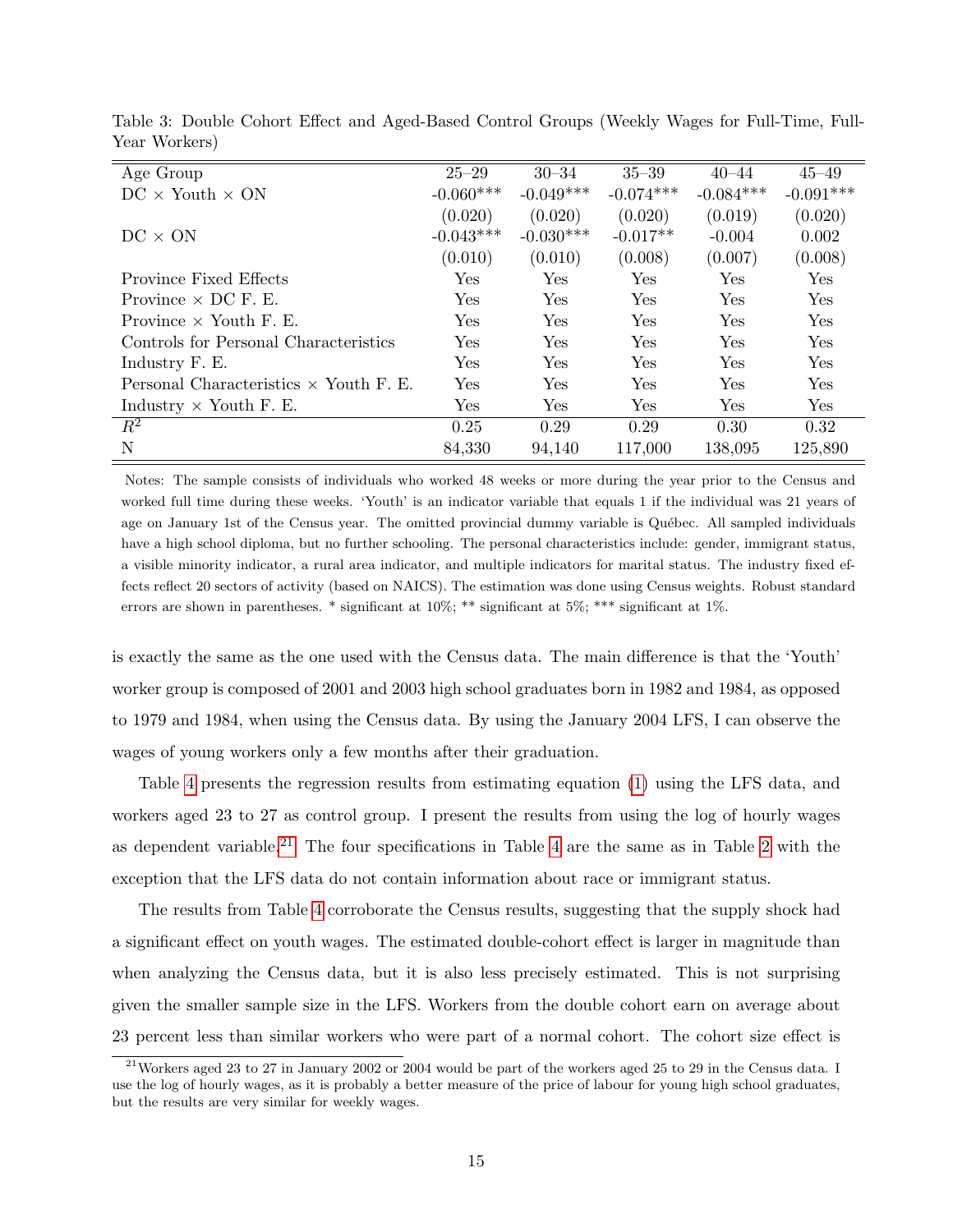roughly half of the increased in cohort size between 2001 and 2003 (34.1 percent), suggesting that the labour market reacted strongly to the supply shock, at least in the very short run.

|                                                       | (1)            | (2)            | (3)            | (4)                  |
|-------------------------------------------------------|----------------|----------------|----------------|----------------------|
| Youth                                                 | $-0.401***$    | $-0.380***$    | $-0.364***$    | $-0.551***$          |
|                                                       | (0.044)        | (0.044)        | (0.045)        | (0.088)              |
| DC                                                    | $-0.026$       | $-0.038$       | $-0.040$       | $-0.044$             |
|                                                       | (0.053)        | (0.051)        | (0.052)        | (0.052)              |
| $DC \times$ Youth                                     | $0.112***$     | $0.115***$     | $0.118***$     | $0.116***$           |
|                                                       | (0.039)        | (0.038)        | (0.038)        | (0.037)              |
| $DC \times$ Youth $\times$ ON                         | $-0.219***$    | $-0.223***$    | $-0.229***$    | $-0.232***$          |
|                                                       | (0.075)        | (0.067)        | (0.067)        | (0.068)              |
| Province Fixed Effects                                | Yes            | Yes            | Yes            | Yes                  |
| Province $\times$ DC Fixed Effects                    | <b>Yes</b>     | Yes            | Yes            | $\operatorname{Yes}$ |
| Province $\times$ Youth Fixed Effects                 | <b>Yes</b>     | Yes            | <b>Yes</b>     | $\operatorname{Yes}$ |
| Controls for Personal Characteristics                 | No             | Yes            | <b>Yes</b>     | Yes                  |
| Industry Fixed Effects                                | No             | No             | Yes            | Yes                  |
| Personal Characteristics $\times$ Youth Fixed Effects | No             | No             | No             | Yes                  |
| Industry $\times$ Youth Fixed Effects                 | N <sub>o</sub> | N <sub>o</sub> | N <sub>o</sub> | $\operatorname{Yes}$ |
| $R^2$                                                 | 0.24           | 0.31           | 0.38           | 0.39                 |
| N                                                     | 1,910          | 1,910          | 1,910          | 1,910                |

<span id="page-15-0"></span>Table 4: LFS Results Using Workers Aged 23-27 as the Control Group (Hourly Wages for Full-Time Workers)

Notes: The sample is composed of full-time workers. 'Youth' is an indicator variable is equal to 1 if the individual is 19 during the LFS reference week. All individuals in the sample have a high school diploma, but no further schooling. The personal characteristics include: gender, a rural area indicator, and marital status. The industry fixed effects are constructed using 9 sectors of activity (based on NAICS). The estimation was done using the LFS weights. Robust standard errors are shown in parentheses. \* significant at 10%; \*\* significant at 5%; \*\*\* significant at 1%.

Table [5](#page-16-1) compares the estimates of the effect of the increased cohort size for different aged-based control groups. Unlike the results coming out of the Census data, the estimates do not show a clear pattern across age groups, and not surprisingly, the estimates also fluctuate more in Table [5](#page-16-1) than in Table [3.](#page-14-0) The estimates fluctuate between -14 and -25 percent. Nevertheless, all estimates are statistically significant and far from zero, indicating that the choice of the control group is not critical. Overall, despite being less precise than the Census results, the LFS results suggest that the double cohort had a significant impact of the youth labour market. In the next section, I look at the impact of the labour supply shock on the probability to be a full-time (and full-year) worker, and its potential consequences for my estimation.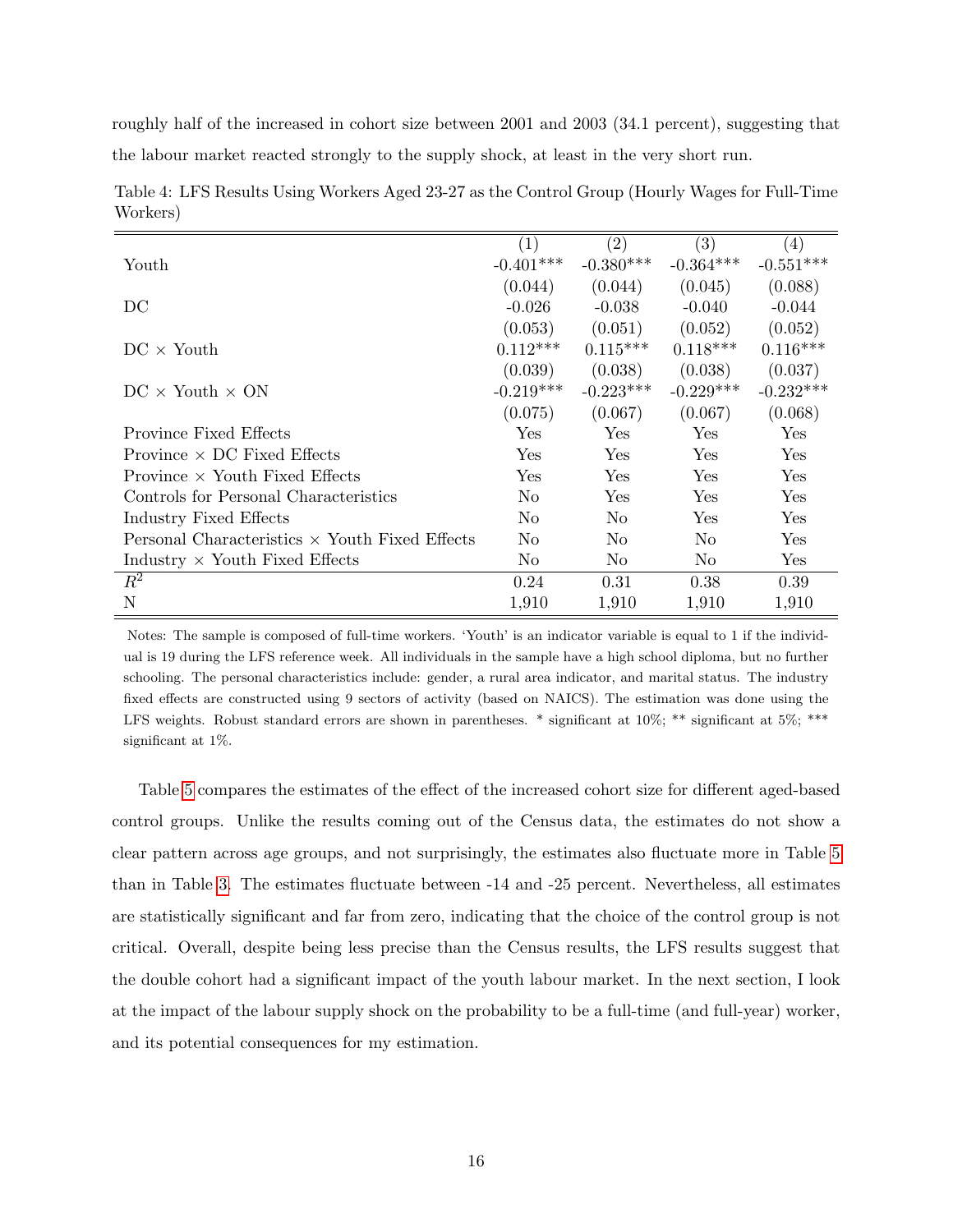| Age Group                                     | $23 - 27$   | $28 - 32$   | $33 - 37$   | $38 - 42$  | $43 - 47$   |
|-----------------------------------------------|-------------|-------------|-------------|------------|-------------|
| $DC \times$ Youth $\times ON$                 | $-0.232***$ | $-0.253***$ | $-0.207***$ | $-0.143**$ | $-0.173***$ |
|                                               | (0.068)     | (0.075)     | (0.069)     | (0.068)    | (0.066)     |
| $DC \times ON$                                | 0.039       | 0.055       | $-0.053$    | $-0.049$   | $-0.019$    |
|                                               | (0.060)     | (0.069)     | (0.061)     | (0.055)    | (0.048)     |
| Province Fixed Effects                        | Yes         | <b>Yes</b>  | Yes         | Yes        | Yes         |
| Province $\times$ DC F. E.                    | Yes         | <b>Yes</b>  | Yes         | Yes        | Yes         |
| Province $\times$ Youth F. E.                 | Yes         | Yes         | Yes         | Yes        | Yes         |
| Controls for Personal Characteristics         | Yes         | <b>Yes</b>  | Yes         | Yes        | <b>Yes</b>  |
| Industry F. E.                                | Yes         | Yes         | Yes         | Yes        | Yes         |
| Personal Characteristics $\times$ Youth F. E. | Yes         | Yes         | Yes         | Yes        | Yes         |
| Industry $\times$ Youth F. E.                 | Yes         | Yes         | Yes         | Yes        | Yes         |
| $R^2$                                         | 0.31        | 0.36        | 0.35        | 0.42       | 0.34        |
| N                                             | 1,920       | 1,820       | 2,235       | 2,815      | 3,005       |

<span id="page-16-1"></span>Table 5: Double Cohort Effect and Aged-Based Control Groups (Hourly Wages for Full-Time Workers)

Notes: The sample is composed of full-time workers. 'Youth' is an indicator variable is equal to 1 if the individual is 19 during the LFS reference week. All individuals in the sample have a high school diploma, but no further schooling. The personal characteristics include: gender, a rural area indicator, and marital status. The industry fixed effects are constructed using 9 sectors of activity (based on NAICS). The estimation was done using the LFS weights. Robust standard errors are shown in parentheses. \* significant at 10%; \*\* significant at 5%; \*\*\* significant at 1%.

### <span id="page-16-0"></span>6 Increased Cohort Size and Employment

When interpreting the results coming out of the Census Data, one should keep in mind that I restricted the sample to full-time, full-year (FTFY) workers. It is quite possible that the FTFY status itself might have been affected by the supply shock. In fact, the fraction of FTFY workers among Ontario youth decreased by 1.6 percentage points between 2000 and 2005.<sup>[22](#page-16-2)</sup> This difference is both statistically and economically significant since the fraction of FTFY workers was 19.5 percent in 2000. I investigate the potential impact of the double cohort on the likelihood to be a FTFY worker by estimating (by OLS) equation [\(1\)](#page-8-1), using a FTFY dummy as dependent variable (instead of the log of wages).

There does not appear to be any change in the likelihood of being FTFY when using individuals aged 25–29 as control group, but a significant difference appears as we move to older control groups. The estimates obtained when I use individuals aged 35–39, 40–44, or 45–49 are in the vicinity of the 1.6 percentage point difference when simply looking at the change in proportions. This is interesting as it suggests the same age-based pattern (for the impact of the supply shock) as the one found when looking for wages. It is quite possible that the FTFY status of workers aged 25–29

<span id="page-16-2"></span> $^{22}$ This fraction is obtained by dividing the number of 21 year-olds with a high school diploma that work full-time, full-year by the total number of 21 year-olds with a high school diploma.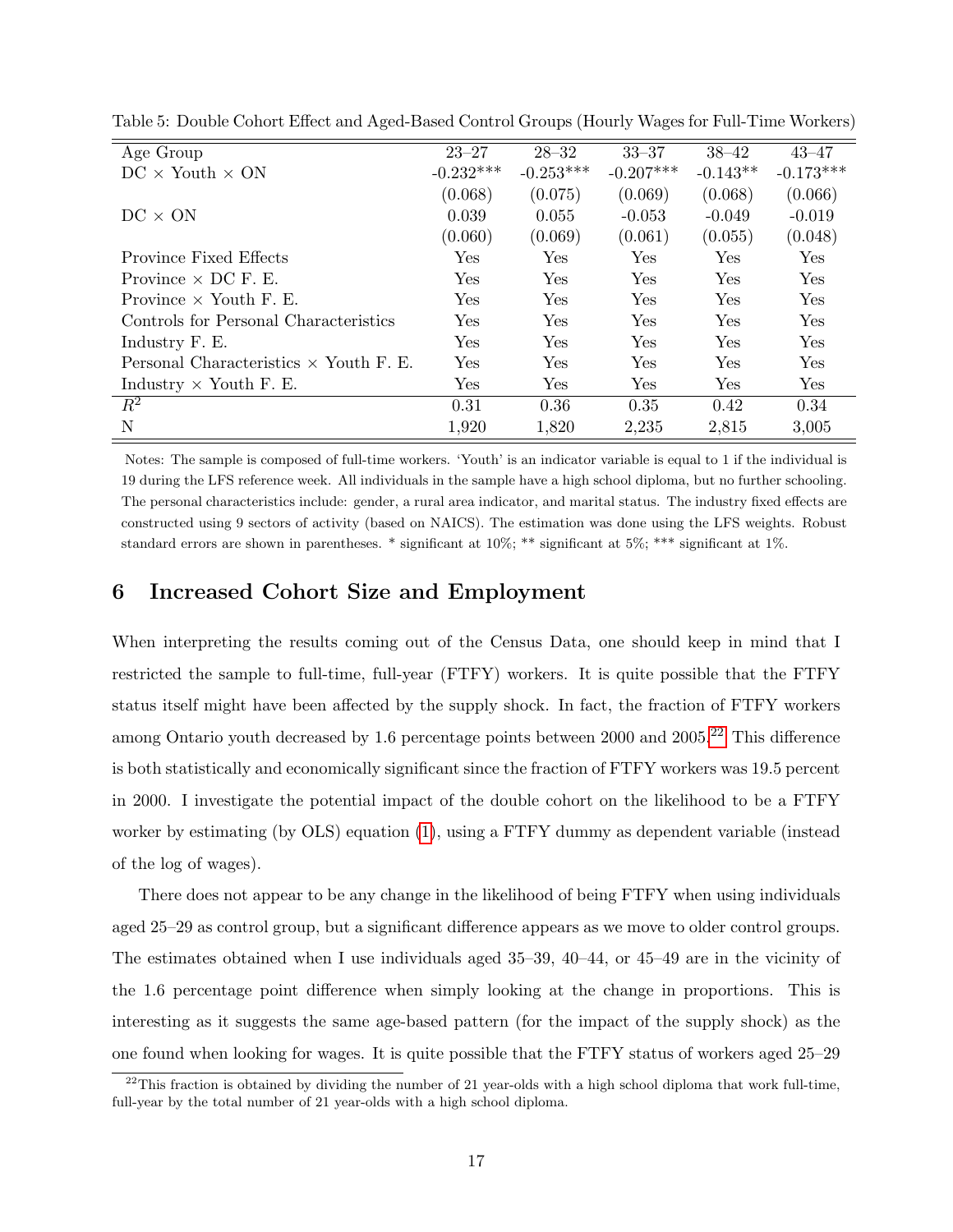| Age Group                             | $25 - 29$  | $30 - 34$ | $35 - 39$ | $40 - 44$  | $45 - 49$ |
|---------------------------------------|------------|-----------|-----------|------------|-----------|
| $DC \times$ Youth $\times$ ON         | 0.005      | $-0.009$  | $-0.015*$ | $-0.018**$ | $-0.012$  |
|                                       | (0.009)    | (0.009)   | (0.008)   | (0.008)    | (0.008)   |
| <b>Province Fixed Effects</b>         | Yes        | Yes       | Yes       | Yes        | Yes       |
| Province $\times$ DC Fixed Effects    | <b>Yes</b> | Yes       | Yes       | Yes        | Yes       |
| Province $\times$ Youth Fixed Effects | Yes        | Yes       | Yes       | Yes        | Yes       |
| Controls for Personal Characteristics | Yes        | Yes       | Yes       | Yes        | Yes       |
| $R^2$                                 | 0.13       | 0.15      | 0.15      | 0.15       | 0.15      |
| N                                     | 247,930    | 255,135   | 291,505   | 321,385    | 295,360   |

Table 6: Double Cohort and Full-Time, Full-Year Status

Notes: The dependent variable is a dummy variable equal to 1 if the individual worked full-time, fullyear in the year prior to the Census. 'Youth' is an indicator variable that equals 1 if the individual was 21 years of age. All sampled individuals have a high school diploma, but no further schooling. The personal characteristics include: gender, immigrant status, a visible minority indicator, a rural area indicator, and multiple indicators for marital status. The industry fixed effects reflect 20 sectors of activity (based on NAICS). The estimation was done using the Census weights for the individuals universe. Robust standard errors are shown in parentheses. \* significant at  $10\%$ ; \*\* significant at  $5\%$ ; \*\*\* significant at  $1\%$ .

was affected by the supply shock, suggesting that there is a certain level of substitution between similarly educated workers given that they are close in age.

The supply shock not only seems to have decreased wages of FTFY workers, but also the likelihood to be working FTFW. Therefore, the results presented in Table [3](#page-14-0) may not be capturing the average treatment effect. Given the absence of an obvious valid instrumental variable, I compute 'worst-case' scenario bounds on the average treatment effect based on Lee  $(2009)$ <sup>[23](#page-17-0)</sup>. The estimated upper and lower bounds for the average treatment effect on wages are -16.5 and -3.1 percent, respectively. The fact that the lower bound for the effect is negative is somewhat surprising, given that it is computed under a 'worst-case' scenario. That is, I compute the lower bound assuming that the individuals for which the FTFY status was affected by the supply shock would have had the largest wages in the absence of the shock. In practice, this would be very surprising, given the positive correlation between weekly wages and the number of weeks worked found in the Census data. In the end, the estimation results based on 'worst-case' scenarios emphasize the important impact of the supply shock on wages.

<span id="page-17-0"></span> $^{23}$ Lee (2009) when applying his methodology to the analysis of the Job Corps program trims the treatment group data, as the program is assumed to positively affect both wages and the probability to be employed. Since the supply shock is expected to have *negative* impact on both the FTFY status and wages, I trim the 'control' group data instead of trimming the treatment group data. In particular, I trim the data of Ontario 2001 Youth group.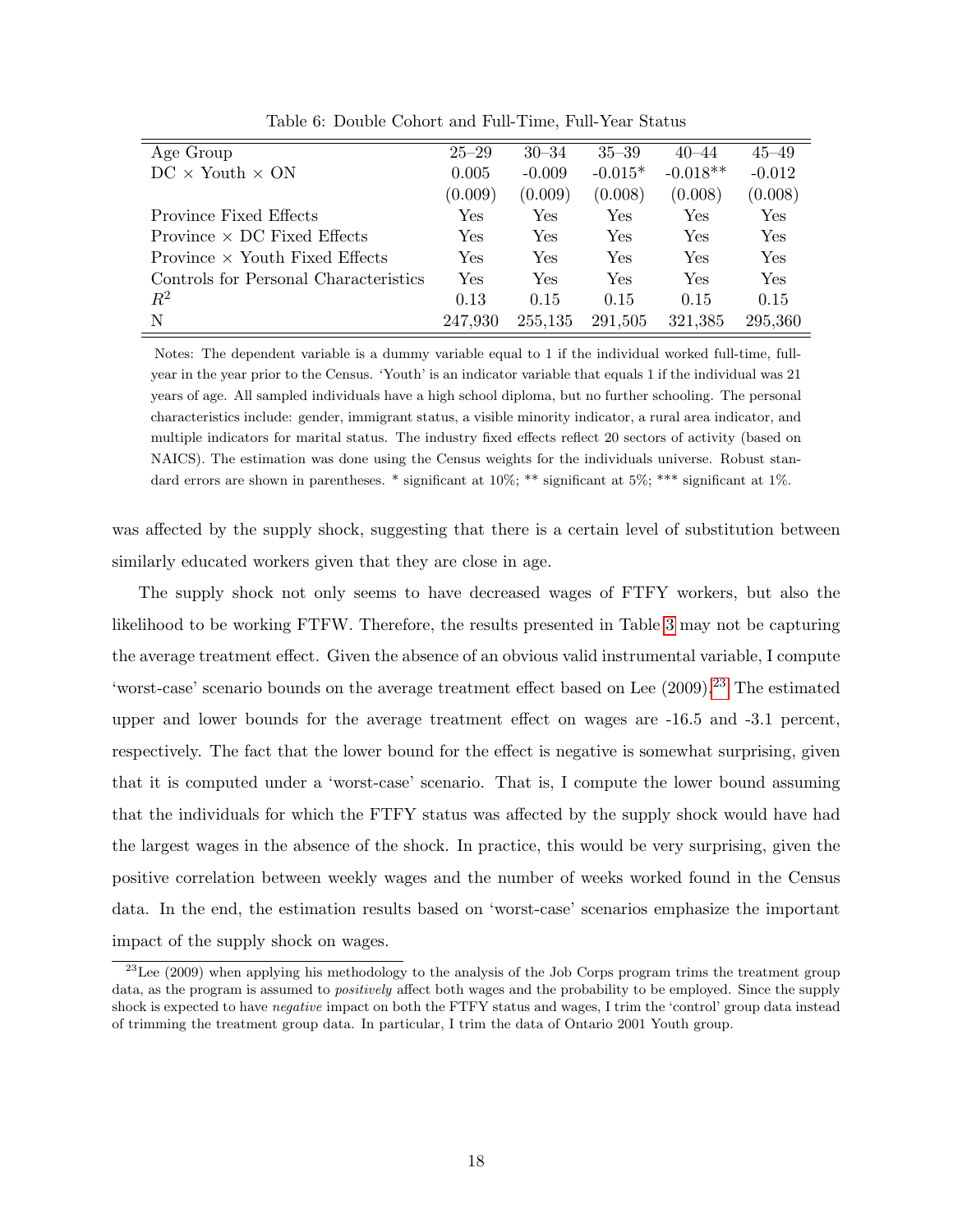# <span id="page-18-0"></span>7 Conclusion

For years, economists have been interested in estimating the impact of cohort size on labour market outcomes. Given the small year-to-year variations in cohort size, researchers have typically focused on long-term fluctuations. Doing so introduces an important identification issue as it becomes difficult to separate the effect of cohort size from other unrelated trends—this issue becomes more serious as the studied period lengthens.

This paper studies the effect of the 2003 Ontario double cohort on youth earnings. The double cohort generated a large and sudden influx of workers, making it possible to clearly identify the impact of cohort size on wages. In particular, the short time span over which the supply shock occurred helps resolving the identification problem faced by previous studies looking at cohort size effects.

My results suggest that the double cohort significantly depressed the wages of young workers. The Census results suggest that wages of full-time, full-year workers decreased by 5 to 9 percent due to the supply shock—this effect being estimated two years after the double cohort. Interestingly, the estimated impact of the supply shock becomes more negative as the control group is further away in age to the treatment group. This suggests that workers close in age to the double-cohort graduates were also affected by the supply shock. The Census findings are corroborated by the LFS results, suggesting that the immediate (six months after the shock) impact of the double cohort was to depress wages by 14 to 25 percent. Not only the supply shock affected the wages of full-time, full-year workers, but it also affected the likelihood to be working full time and full year by about 1.5 percentage points. Accounting for this effect on labour market participation, I estimate the impact of the supply shock on wages to be between -3.1 and -16.5 percent (the lower and upper bounds).

An interesting extension to this paper would be to look at the long-term effects of this supply shock. There is growing evidence that entering the labour market during particularly bad labour market conditions (e.g. during a recession) has long-lasting effects on individual economic outcomes. Oreopoulos, Wachter and Heisz (2008), for example, find that the effect of graduating in a recession can affect college graduates wages for up to 10 years. It is unclear whether supply shocks also have similar long-term effects on labour market outcomes. Studies focusing on baby boomers present mixed evidence (e.g. Berger (1985) and Welch (1979)). The small sample size of the LFS data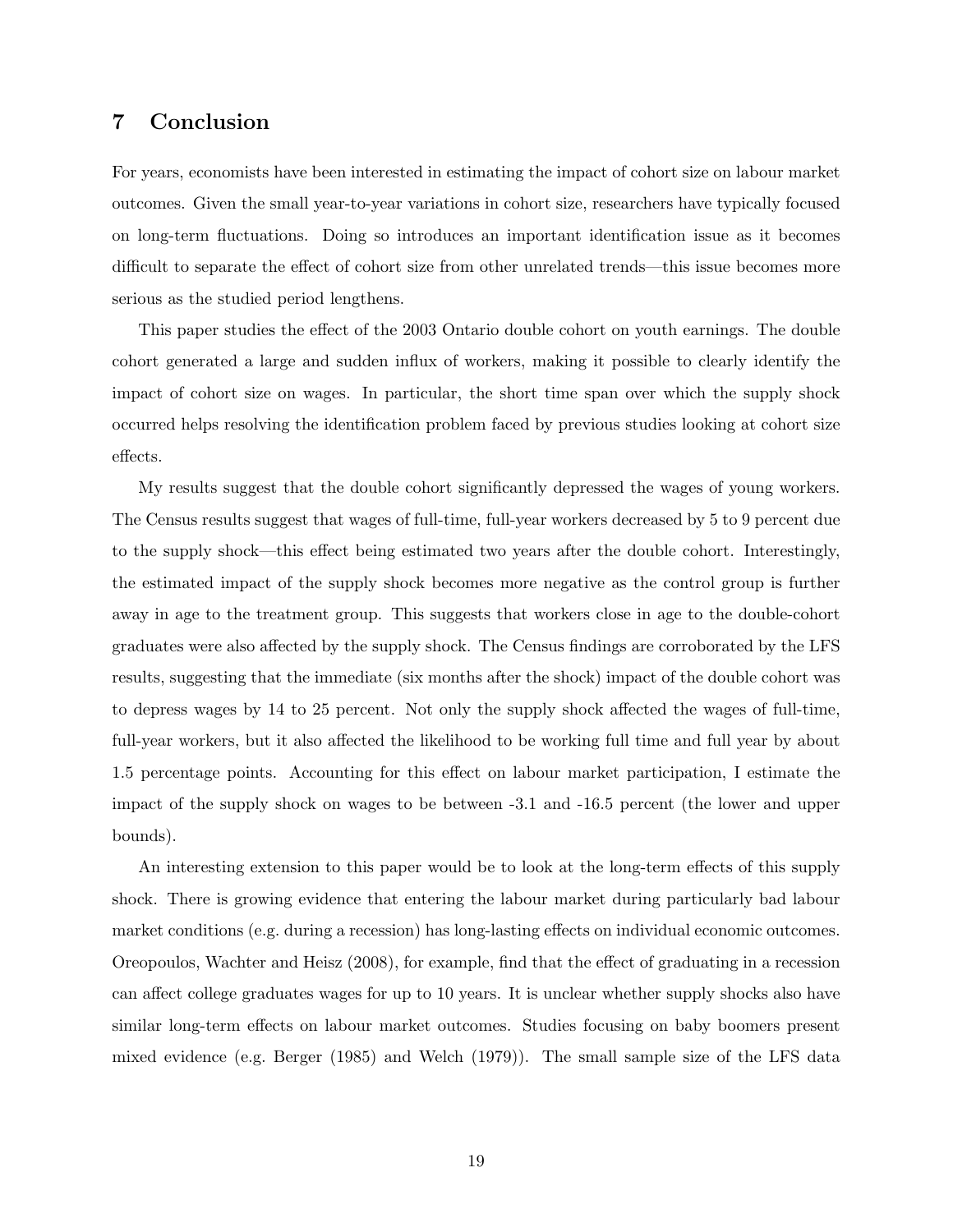makes it difficult to conclude anything about the long-term effects of the double cohort, but future research could exploit the subsequent Census spells in order to further investigate this question.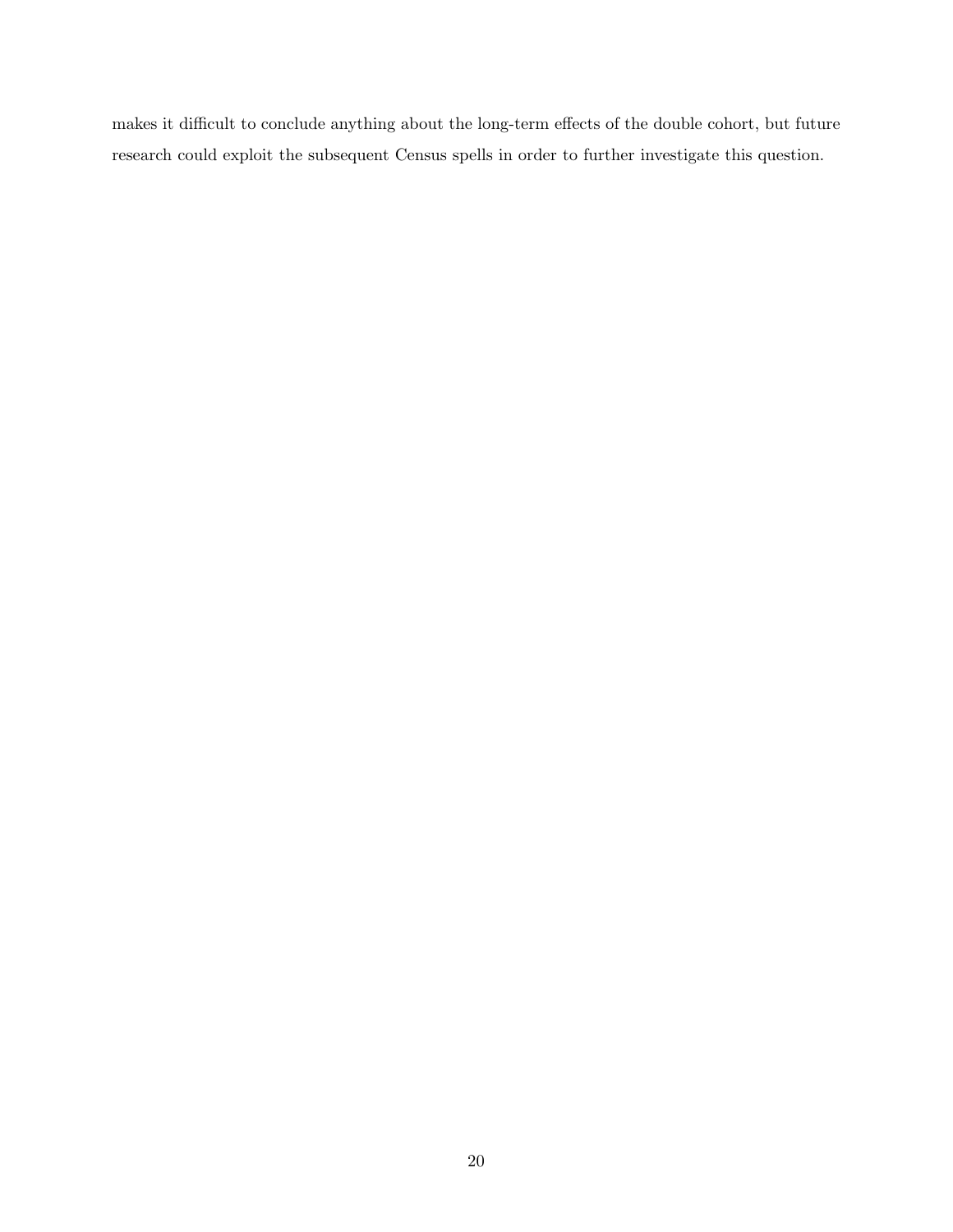# References

Berger, Mark C., "The Effect of Cohort Size on Earnings Growth: A Reexamination of the Evidence," The Journal of Political Economy, 1985, 93 (3), 561–573.

, "Demographic Cycles, Cohort Size, and Earnings," Demography, 1989, 26 (2), 311–321.

- Blanchflower, David G. and Richard B. Freeman, "The Declining Economic Status of Young Workers in OECD Countries," in David G. Blanchflower and Richard B. Freeman, eds., Youth Employment and Joblessness in Advanced Countries, University of Chicago Press, 2000, pp. 19– 56.
- Boudarbat, Brahim, Thomas Lemieux, and W. Craig Riddell, "The Evolution of the Returns to Human Capital in Canada, 1980-2005," Canadian Public Policy, 2010, 36 (1), 63–89.
- Brunello, Giorgio, "The effects of cohort size on European earnings," Journal of Population Economics, January 2010, 23 (1), 273–290.
- Card, David, "The Impact of the Mariel Boatlift on the Miami Labor Market," Industrial and Labor Relations Review, 1990, 43 (2), 245–257.
- and Thomas Lemieux, "Can Falling Supply Explain The Rising Return To College For Younger Men? A Cohort-Based Analysis," The Quarterly Journal of Economics, May 2001, 116 (2), 705–746.
- Carrington, William J. and Pedro J. F. de Lima, "The Impact of 1970s Repatriates from Africa on the Portuguese Labor Market," Industrial and Labor Relations Review, 1996, 49 (2), 330–347.
- Friedberg, Rachel M., "The Impact of Mass Migration on the Israeli Labor Market," The Quarterly Journal of Economics, 2001, 116 (4), 1373–1408.
- Hunt, Jennifer, "The Impact of the 1962 Repatriates from Algeria on the French Labor Market," Industrial and Labor Relations Review, 1992, 45 (3), 556–572.
- Katz, Lawrence F and Kevin M Murphy, "Changes in Relative Wages, 1963-1987: Supply and Demand Factors," The Quarterly Journal of Economics, February 1992, 107 (1), 35–78.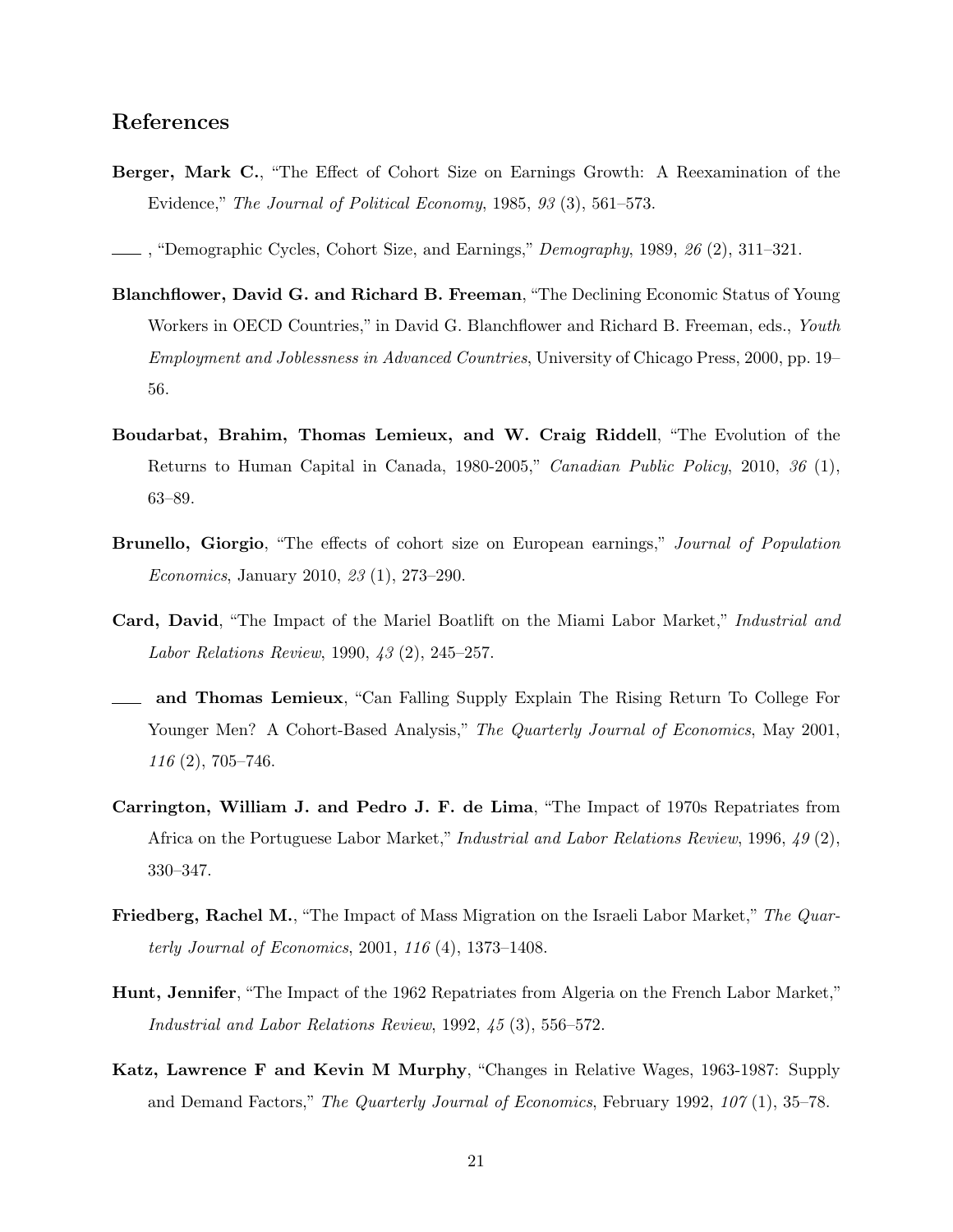- King, Alan J.C., Wendy Warren, Will Boyce, Peter Chin, Matthew King, and Jean-Claude Boyer, "Double Cohort Study: Phase 2 Report," Technical Report, Social Program Evaluation Group, Queen's University 2002.
- $, -1, -1, -1, -1, -1, -1,$  and Barry O'Connor, "Double Cohort Study: Phase 3 Report," Technical Report, Social Program Evaluation Group, Queen's University 2004.
- , , , , , , and , "Double Cohort Study: Phase 4 Report," Technical Report, Social Program Evaluation Group, Queen's University 2005.
- Korenman, Sanders and David Neumark, "Cohort Crowding and Youth Labor Markets: A Cross-National Analysis," in David G. Blanchflower and Richard B. Freeman, eds., Youth Employment and Joblessness in Advanced Countries, University of Chicago Press, 2000, pp. 57– 105.
- Krashinsky, Harry, "How Would One Extra Year of High School Affect Academic Performance in University? Evidence from a Unique Policy Change," 2006. Unpublished manuscript.
- , "How Would One Extra Year of High School Affect Wages? Evidence from a Unique Policy Change," CLSRN Working Paper No. 20 2009.
- Lee, David S., "Training, Wages, and Sample Selection: Estimating Sharp Bounds on Treatment Effects," The Review of Economic Studies, 2009, 76 (3), pp. 1071–1102.
- Lemieux, Thomas and Kevin Milligan, "Incentive effects of social assistance: A regression discontinuity approach," Journal of Econometrics, February 2008, 142 (2), 807–828.
- Macunovich, Diane J., "The fortunes of one's birth: Relative cohort size and the youth labor market in the United States," Journal of Population Economics, 1999, 12 (2), 215–272.
- Morin, Louis-Philippe, "Estimating the Benefit of High School for College-Bound Students," CLSRN Working Paper No. 54 2010.
- Oreopoulos, Philip, Till von Wachter, and Andrew Heisz, "The Short- and Long-Term Career Effects of Graduating in a Recession: Hysteresis and Heterogeneity in the Market for College Graduates," IZA Discussion Papers 3578 2008.
- **Shimer, Robert**, "The Impact of Young Workers on the Aggregate Labor Market," The Quarterly Journal of Economics, 2001, 116 (3), 969–1007.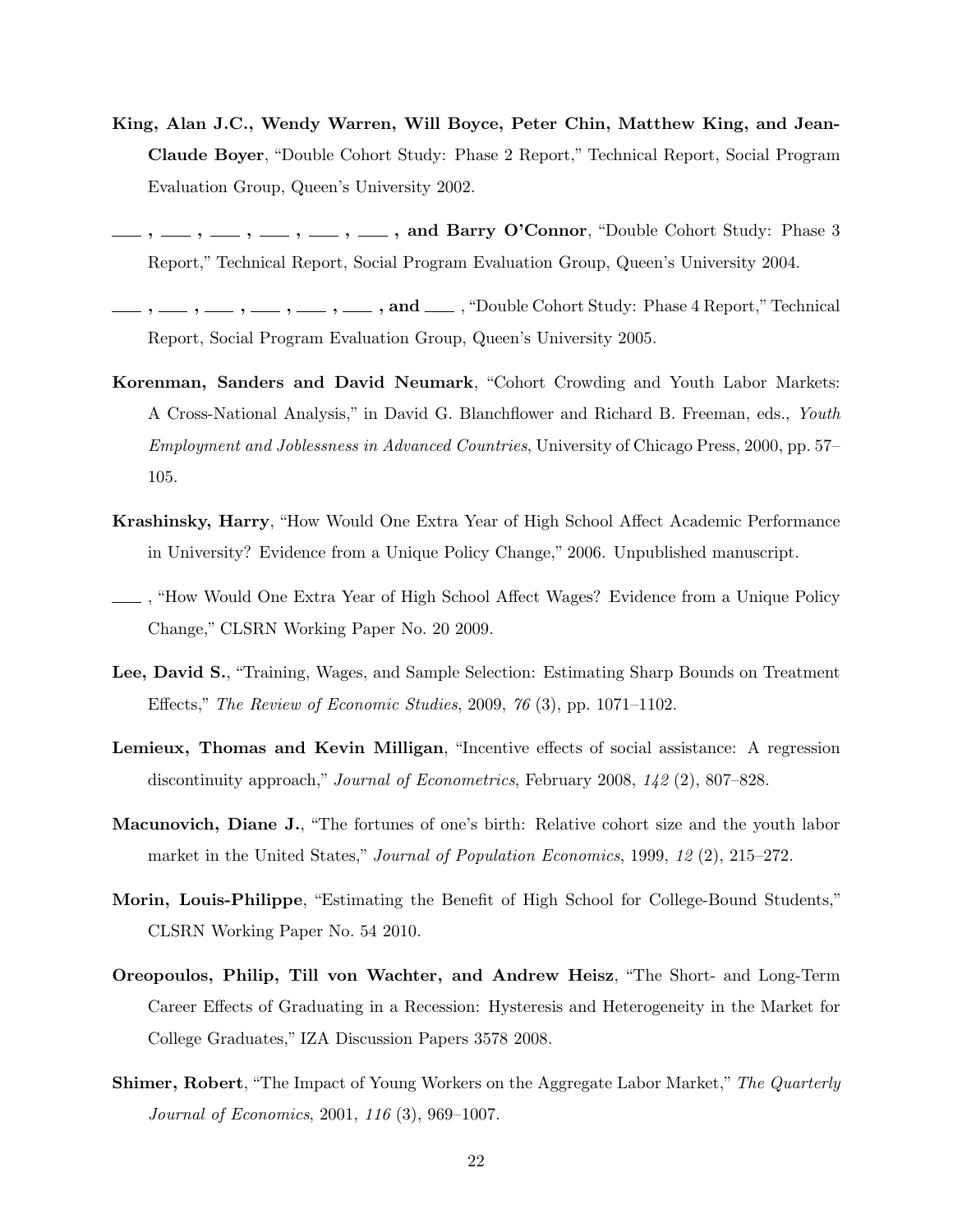Statistics Canada, "2006 Census Dictionary," Statistics Canada Catalogue no. 92-566-XWE 2007.

Welch, Finis, "Effects of Cohort Size on Earnings: The Baby Boom Babies' Financial Bust," The Journal of Political Economy, 1979, 87 (5), S65–S97.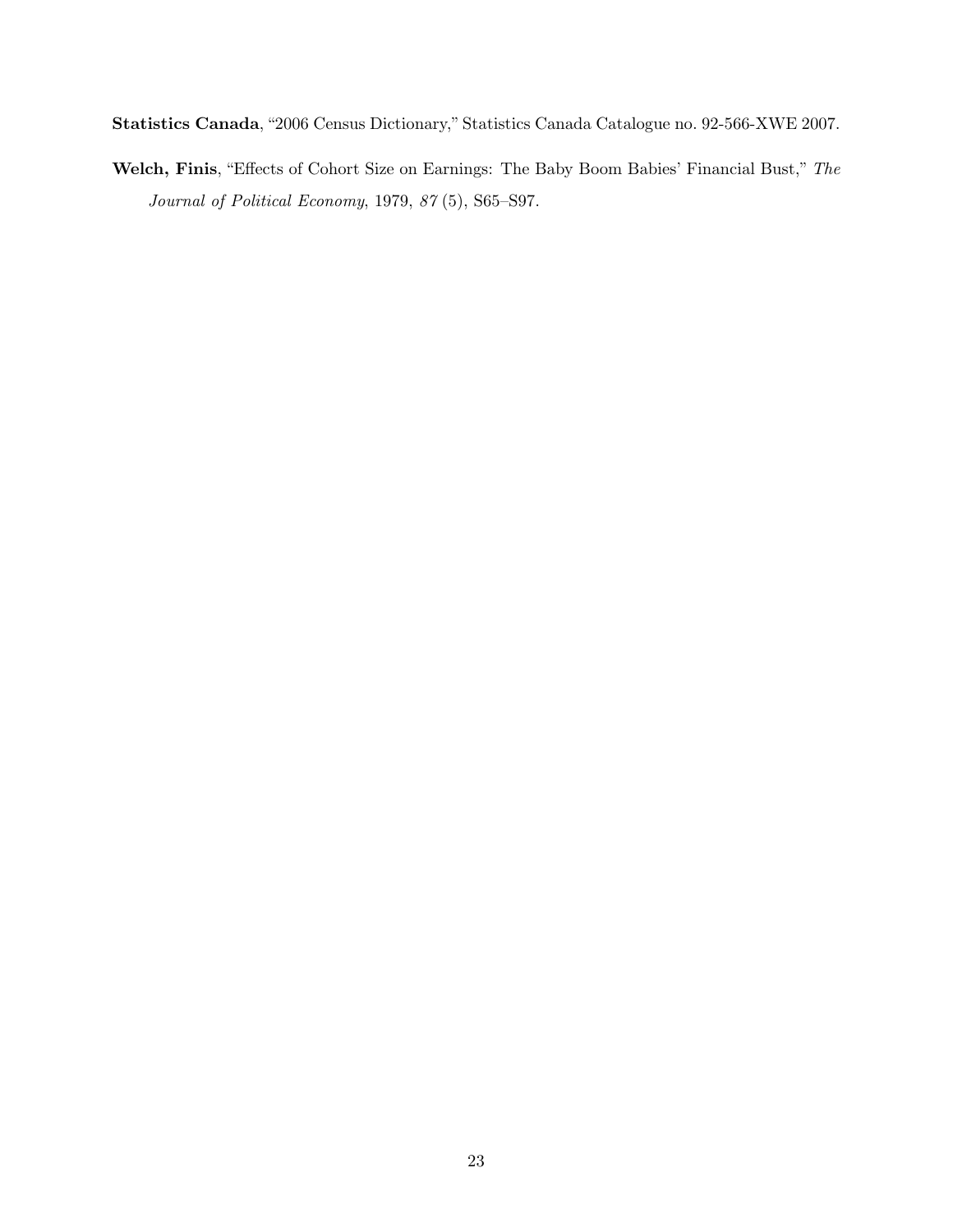# A Appendix

### Data Construction and Identification of the Treatment Group

I first describe how the data was constructed from the Canadian Census and the Labour Force Statistics and then discuss how the treatment group was identified using the available information.

#### Census Data

The main outcome variable is the average real weekly wages (in 2000 dollars). This variable is constructed using the WAGES variable from the 2001 and 2006 Censuses and Statistics Canada's provincial consumer price index  $(CPI)$ .<sup>[24](#page-23-0)</sup> The WAGE variable consists of gross wages and salaries before deductions (e.g. income tax), and It includes commissions and cash bonuses. The WAGE variable is adjusted using the CPI indices to represent wages in 2000 dollars. The WEEKS variable is used to convert the annual wages into weekly wages, and I classify a worker as full- or part-time using the variable FPTIM. An individual is considered to be working full time if she "worked mainly full-time weeks" (i.e. 30 hours or more) in the year prior to the Census (Statistics Canada, 2007).<sup>[25](#page-23-1)</sup> Finally, an individual is considered to be working full time, full year if she worked 48 weeks or more in the year prior to the Census. I restrict the sample to full-time, full-year workers.

Since the outcome of interest is weekly wages in the year prior to the Census, I assign respondents to their province of residence as of June of the previous year (PR1 variable). Individuals that lived out of the country in that year (about 0.8 percent of the sample of individuals aged between 20 and 50) are discarded from the analysis.

Anyone who attended school in the year prior to the Census is excluded. I determine whether someone attended school in the year prior to the Census using the 2001 census ATTENDR and the 2006 census ATTSCHSUM variables. The school attendance indicator variable is equal to one if the individual attended school between September and May prior to the Census, regardless of whether the individual attended to school part-time or full-time. It is not possible to differentiate part-time and full-time attendance in the 2006 Census.

I construct the age of the respondent on January  $1<sup>st</sup>$  of the Census year using their birth date. Since the last cohort of Ontario's Grade 13 program are expected to be 21 on January 1<sup>st</sup> 2006, I restrict the sample to individuals aged 21, and individuals aged between 25 and 49.

<span id="page-23-1"></span><span id="page-23-0"></span> $24$ The provincial annual consumer price indices are from CANSIM's Table 326-0021.

<sup>&</sup>lt;sup>25</sup>The 30-hour cutoff is used by the Canadian Census to differentiate part- from full-time work. The Census does not contain more information about the average number of hours worked by the individual.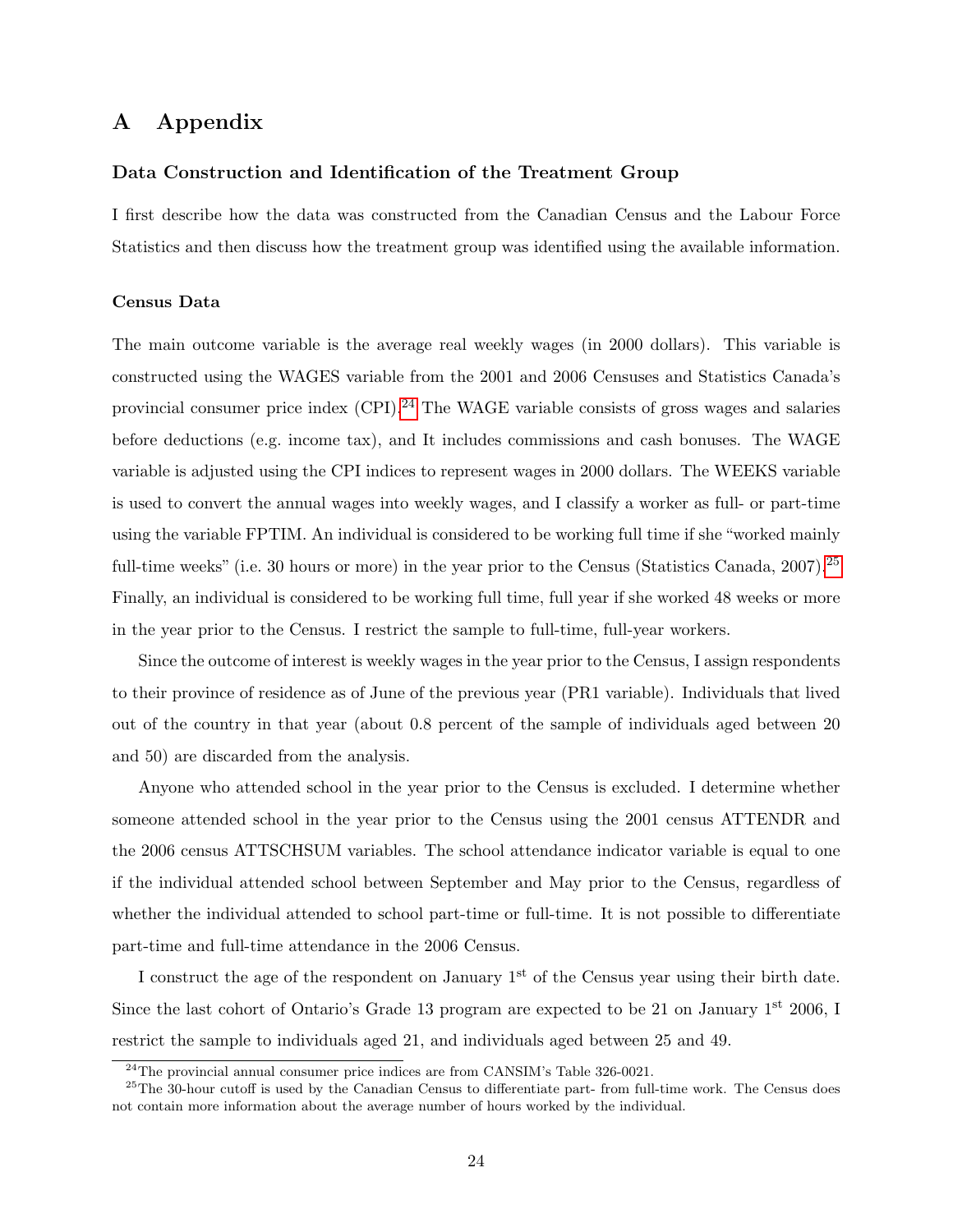The educational-attainment variable is constructed using the 2001 Census SECGRADR and the 2006 Census SSGRAD variables. It corresponds to the highest educational degree obtained by the individual. A high school graduate in this paper is defined as an individual "with high school certificate or equivalency certificate without further schooling" (Statistics Canada, 2007). Someone is considered to have a bachelor's degree if she has a bachelor's degree, but does not have any other certificate above bachelor. Someone is considered to have a master's degree if she has a master's degree, but does not have any other certificate a doctorate degree or a medical degree (e.g. medicine, dentistry veterinary degrees). Individuals with degrees that do not fall into the categories above are not excluded from the analysis. Note that individuals with a bachelor's or a master's degree were only used for robustness checks.

Some changes to the educational-attainment questions in 2006 make it impossible to have a perfect match between the 2001 and the 2006 educational attainment variables. In particular, unlike the 2001 Census, the 2006 Census does not disentangle high school graduates with further training (but no certificate) from high school graduates without further training. I therefore labeled as high school graduates without further schooling in 2001 high school graduates regardless of whether they have further training, as long as they do not have a certificate above high school diploma. Excluding 2001 high school graduates with further training increases the magnitude of the supply shock by about 2 percentage points. Hence, the estimates presented in this paper could be seen as being on the conservative side.

Finally, I use the Class of Worker variable (COWD) to identify self-employed workers. Selfemployed are excluded from the analysis since their wage-setting process is different from paid workers. The number of self-employed is very small, especially among workers aged 21. A detail about COWD that could introduce some measurement error is the fact that the question relates to labour market activity on the month of, instead of on the year prior to the Census. Since excluding these workers does not affect the results, and to be consistent with the LFS, I present results excluding self-employed.

#### Labour Force Survey Data

The main outcome variable is the real hourly wages (in 2000 dollars). The conversion from current to real wages is done using Statistics Canada's provincial CPI. One significant difference between the Census and Labour Force Survey (LFS) wages is that the LFS wages (HRLYEARN) are observed on January 2002 and 2004. This variable is observed only for employees.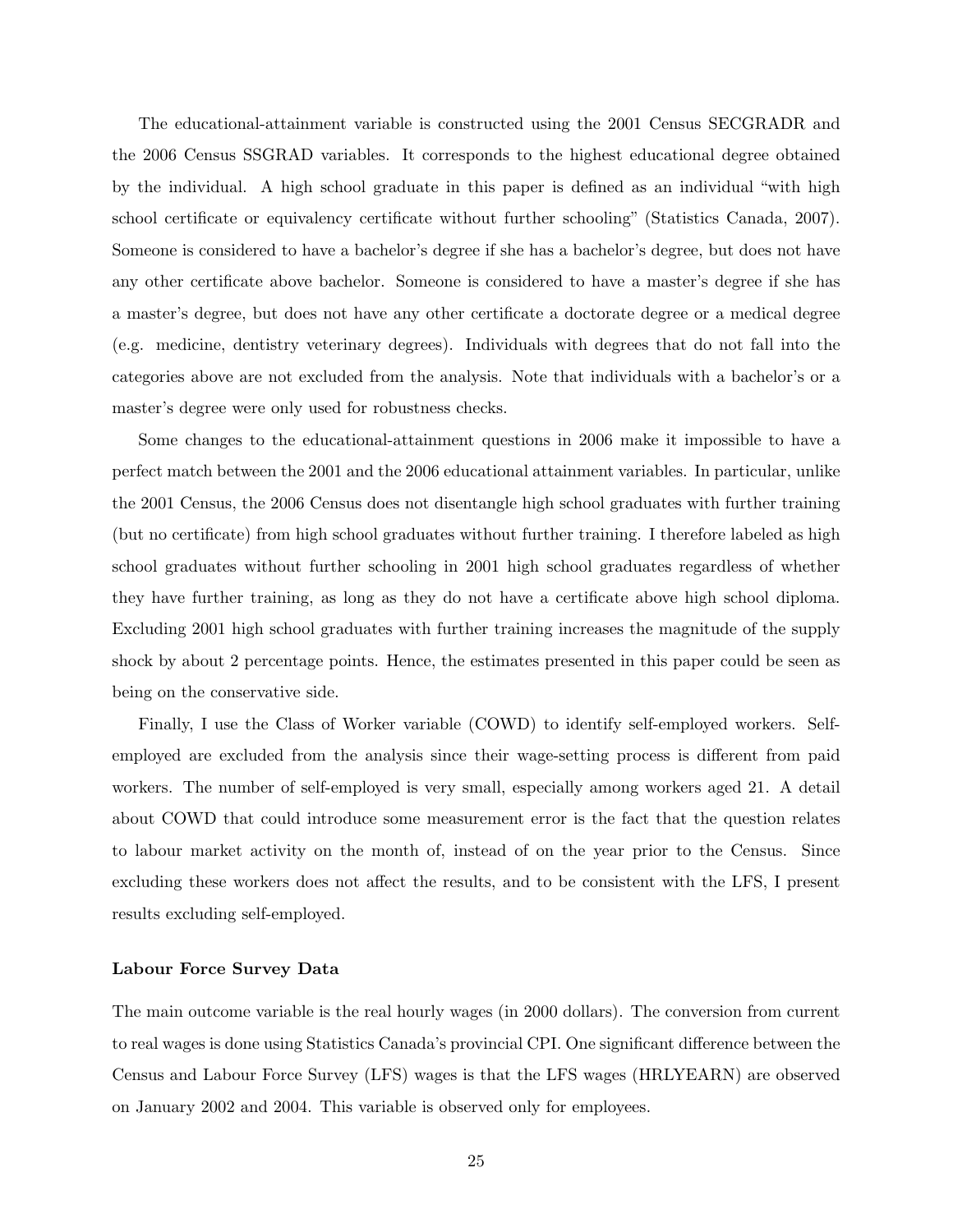As in the the Census data, an individual is considered to be working full time if she usually works 30 hours or more per week at her main job. I restrict the sample to full-time workers.

I determine whether someone is attending school in the survey month using STUDENT. Fulland part-time students are excluded from the sample.

The LFS does not release the respondent's date of birth. I therefore use age of the respondent on the week of the survey to define my age groups and to identify the treatment group. As will be explained below, the January LFS is the only one allowing me to identify the treatment group. Since the last cohort of Ontario's Grade 13 program is expected to be aged 19 on January  $1^{st}$ 2004, I restrict the sample to individuals aged 19, and individuals aged between 23 and 47 to be consistent with the Census.

The LFS educational-attainment variable is constructed using two variables, EDUCLEV and HSGRAD. A high school graduate in the LFS data is defined as an individual who completed 11 to 13 years of schooling (based on EDUCLEV) and who graduated from high school (HSGRAD). This measure is somewhat cleaner than the Census measure, especially given the fact that it did not change between 2002 and 2004. Someone is considered to have a bachelor's degree if she has a bachelor's degree, but does not have any other certificate above bachelor. Someone is considered to have a master's degree if she has a master's or a PhD degree. The LFS does not differentiate between master's and PhD degrees. Individuals with a bachelor's or a master's degree were only used for robustness checks.

Finally, I exclude self-employed workers from the LFS data using COWMAIN. This variable identifies the class of worker at the respondent's main job.

#### Identification of the Treatment Group

Due to some differences in the information available in the Census and the LFS differ, I use different strategies to identify the treatment group in these two data sources.

The identification of the treatment group in the Census data is easier since it contains the exact date of birth of the individuals. Since the cutoff birth date for beginning primary school is December 31st in Ontario, one only needs to know the year of birth of an individual to know if she was supposed to be part of the double cohort or not. Graduates from the last Grade-13 cohort are expected to be born in 1984, while graduates from the first cohort of the Grade-12 program should be born in 1985. In order to avoid having the results contaminated by the potential value-added of Grade 13, I exclude Grade 12 graduates.